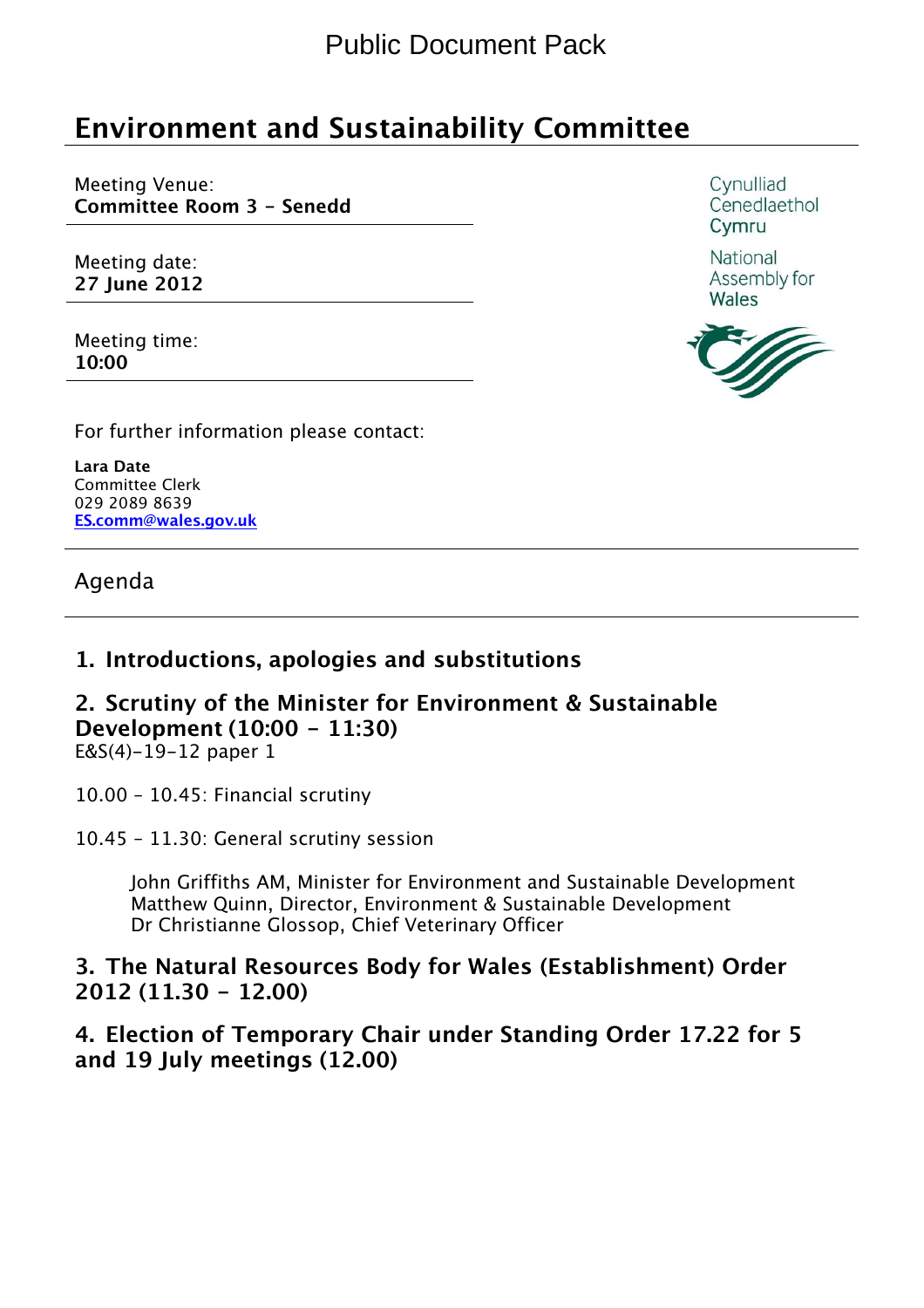## Agenda Item 2

## **Environment & Sustainability Committee**

#### **E&S(4)-19-12 paper 1**

#### **Scrutiny of the Minister for Environment and Sustainable Development**

#### **Environment & Sustainable Development**

#### **Portfolio**

- 1. My portfolio has cross-cutting responsibility for sustainable development and brings together policy on the environment and animal health and welfare.
- 2. It is clear that these three areas of policy have a significant contribution to make to two key themes - improving sustainability and wellbeing - which lie at the heart of our Programme for Government.

#### **Programme for Government**

- 3. The Programme for Government (PfG) sets out the specific actions we are taking. It also makes clear how we'll judge whether these are on track and how we assess progress in tackling the long-term challenges facing Wales.
- 4. I have particular accountability for ensuring delivery is on track in a number of areas within the programme – most notably in the chapters covering Growth and Sustainable Jobs (1), Welsh Homes (6), Tackling Poverty (9), Rural Communities (10) and Environment and Sustainability (11).
- 5. I attach at **Annex 1** a progress update on the key PfG actions that I have lead responsibility for.
- 6. However, it is a programme for co-operation across Government departments and one where we look to all those across the public, private and third sector to recognise this agenda and take it forward in partnership with us.

#### **Budget**

7. My budget can be summarised as follows:

|                | <b>Baseline</b><br>$2011 - 12$ *<br>£'000 | <b>Final Budget</b><br>2012-13<br>£'000 | <b>Indicative</b><br><b>Plans 2013-14</b><br>£'000 | <b>Indicative</b><br><b>Plans 2014-15</b><br>£'000 |
|----------------|-------------------------------------------|-----------------------------------------|----------------------------------------------------|----------------------------------------------------|
| Revenue**      | 262,326                                   | 265,183                                 | 265,755                                            | 269,201                                            |
| <b>Capital</b> | 73,811                                    | 61,629                                  | 54,238                                             | 54,238                                             |
| <b>Total</b>   | 336,137                                   | 326,812                                 | 319,993                                            | 323,439                                            |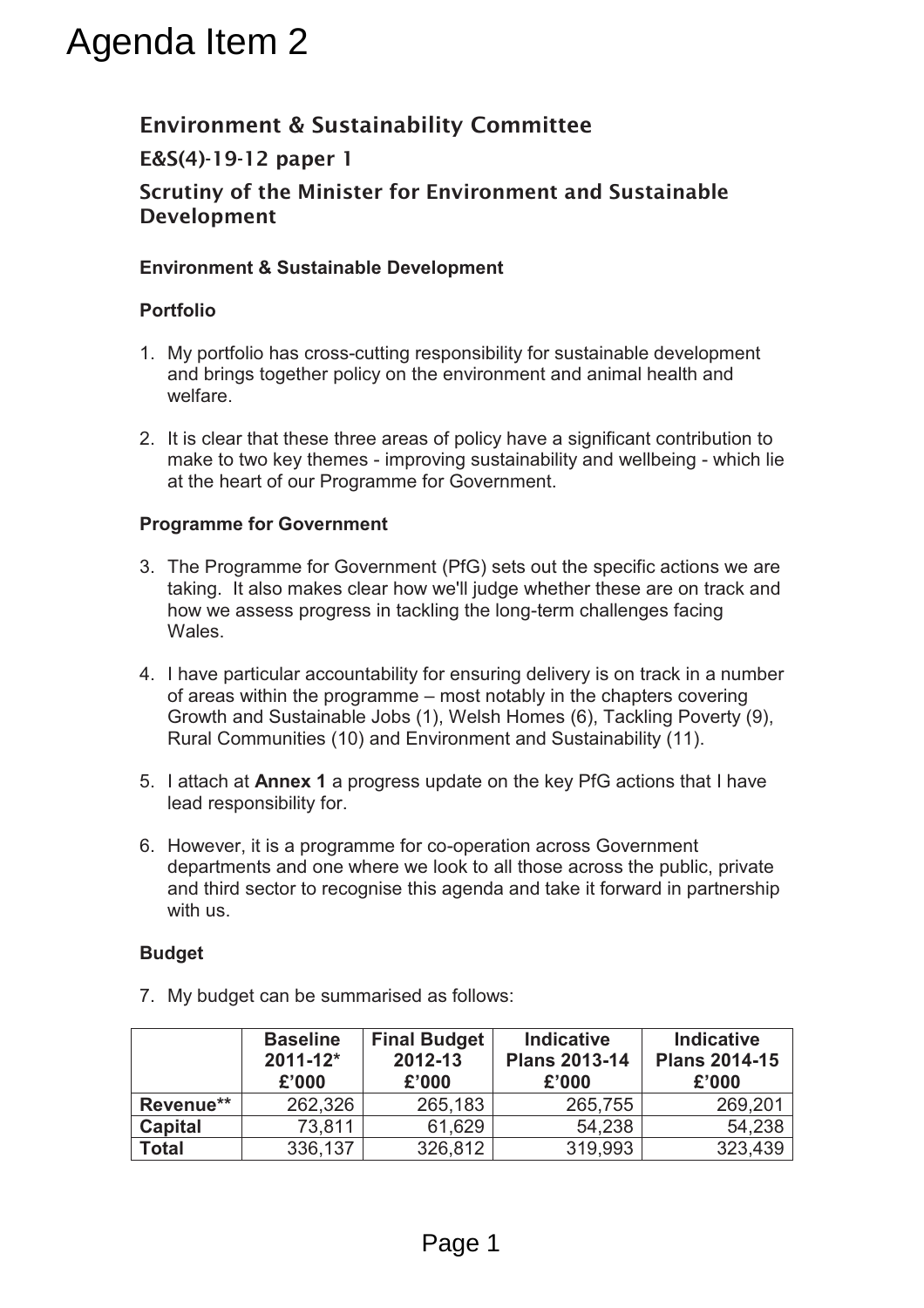\* Based on the 2nd Supplementary Budget February 2012.

\*\* This budget covers non cash revenue budgets including asset depreciation costs in respect of the Countryside Council for Wales, Environment Agency and Pwllpeiran Farm.

- 8. **Annex 2** gives a breakdown of the budget, by action and by Budget Expenditure Line (BEL) within each action, along with the details of the two supplementary budget changes during 2011/12. This table can also be used to determine the level of investment per published Action, upon which many of the PfG commitments are referenced.
- 9. **Annex 3** provides narrative explanations of the supplementary budget changes stated above in Annex 2. This provides a transparent explanation of all the budgetary changes actioned within my portfolio from the final budget through to the supplementary changes. Due to the timing of the current draft accounts process for 2011/12, it is not possible to provide an audited outturn for the year at this stage.

#### *Environment bodies*

|                                      | 2010-11 (Final<br>Outturn)<br>£'000 | 2011-12<br>(as per $2nd$<br>supplementary<br>budget) |
|--------------------------------------|-------------------------------------|------------------------------------------------------|
|                                      |                                     | £'000                                                |
| <b>Environment Agency</b>            | 21,619                              | 22,770                                               |
| <b>Countryside Council for Wales</b> | 37,175                              | 38,994                                               |
| <b>Forestry Commission</b>           | 23,007                              | 20,495                                               |

10. With regards to environment bodies, final outturn in 2010-11 and the 2011-12  $2<sup>nd</sup>$  supplementary budget was as follows:

This includes provisions from within the budgets for environmental protection activities and flood risk management activities.

#### *Flood and coastal risk management*

11. Elsewhere, comparable figures for Welsh Government spend on flood and coastal risk management show an increase from £32m in 2007-08 to almost £53m in 2011-12:

| <b>Financial</b><br>Year | <b>Capital</b><br>$(\text{Em})$ | <b>Revenue</b><br>(£m) | ERDF (£m) | <b>TOTAL (£m)</b> |
|--------------------------|---------------------------------|------------------------|-----------|-------------------|
| 2007-08                  | 15.5                            | 16.7                   |           | 32.2              |
| 2008-09                  | 22.8                            | 12.8                   |           | 35.6              |
| 2009-10                  | 22.9                            | 18.6                   | 3.3       | 44.8              |
| 2010-11                  | 30.3                            | 20.1                   | 171       | 67.5              |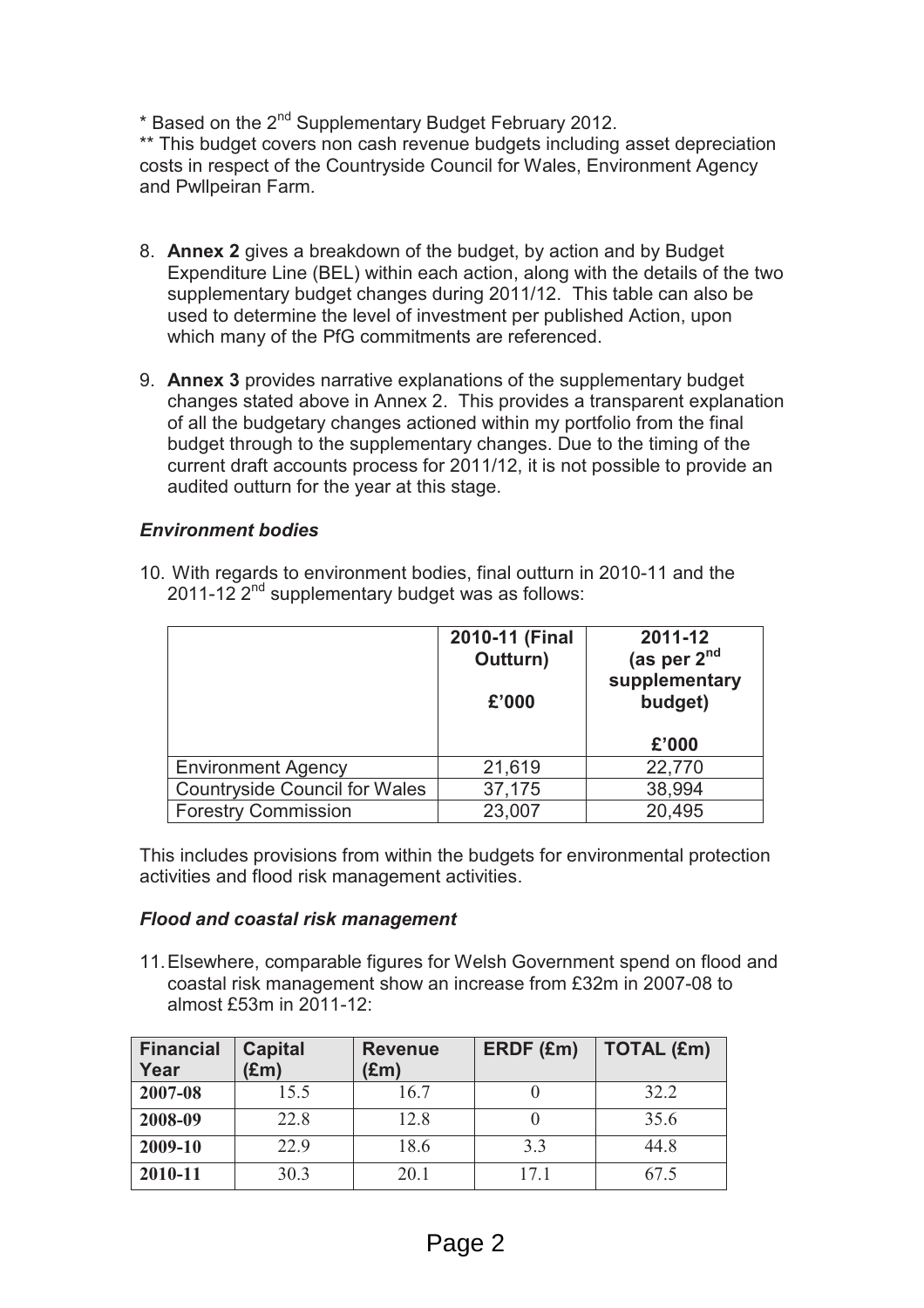| 2011-12 | 23.7 | 19.7 | 9.5  | 52.9 |
|---------|------|------|------|------|
| 2012-13 | 20.7 | 21.0 | 6.0  | 47.7 |
| 2013-14 | 9.8  | 27.3 | 0. I | 43.2 |
| 2014-15 | 9.8  | 27.3 | -    | 37.1 |

\*These figures are: final outturn to 2010/11; as per  $2<sup>nd</sup>$  supplementary budget for 2011/12; and final budgets for 2012-13 onwards.

\*\*All figures represent the total Welsh Government funding, including both capital and revenue funding.

- 12. While we have previously been in a position where budgets were increasing annually, this is now no longer the case. The last UK Spending Review (October 2010) resulted in a reduced budget for the Welsh Government. As a result, capital programmes such as that for flood and coastal erosion risk management have been significantly affected.
- 13. I do not envisage significant alterations in the indicative budgets for future years and we will continue to explore opportunities to maximise investment on flood and coastal risk management.

#### *European Regional Development Fund*

- 14. It is also important to note that whilst many of the capital budgets within my portfolio have been subject to significant cuts over this current budget period, we have been successful in attracting significant EU funding through the European Regional Fund (ERDF). Some of our larger schemes are:
	- · Arbed (our area based energy efficiency scheme) will improve the energy efficiency of a minimum of 4,790 homes in Wales by the end of 2015. Phase 2 of arbed will see an investment of approximately £45m over four years with ERDF funding being some £34m of this.
	- · Ynni'r Fro is a programme that aims to promote community scale, renewable energy generation. Total investment of £15m over four years is matched with £7m from ERDF funding.
	- · Flood risk management our budgets are being used to match fund the contribution from the ERDF of £42m over five years. This is delivering a programme of 29 flood and coastal defence schemes that will reduce risk for over 3,000 homes and businesses.

#### *Marine Act 2009*

15. To meet new duties under the Marine Act 2009 I have established a crosscutting Welsh Government group to work on a marine planning project, made up of officials from key policy areas - working on a detailed programme to take this forward. The resources required to deliver the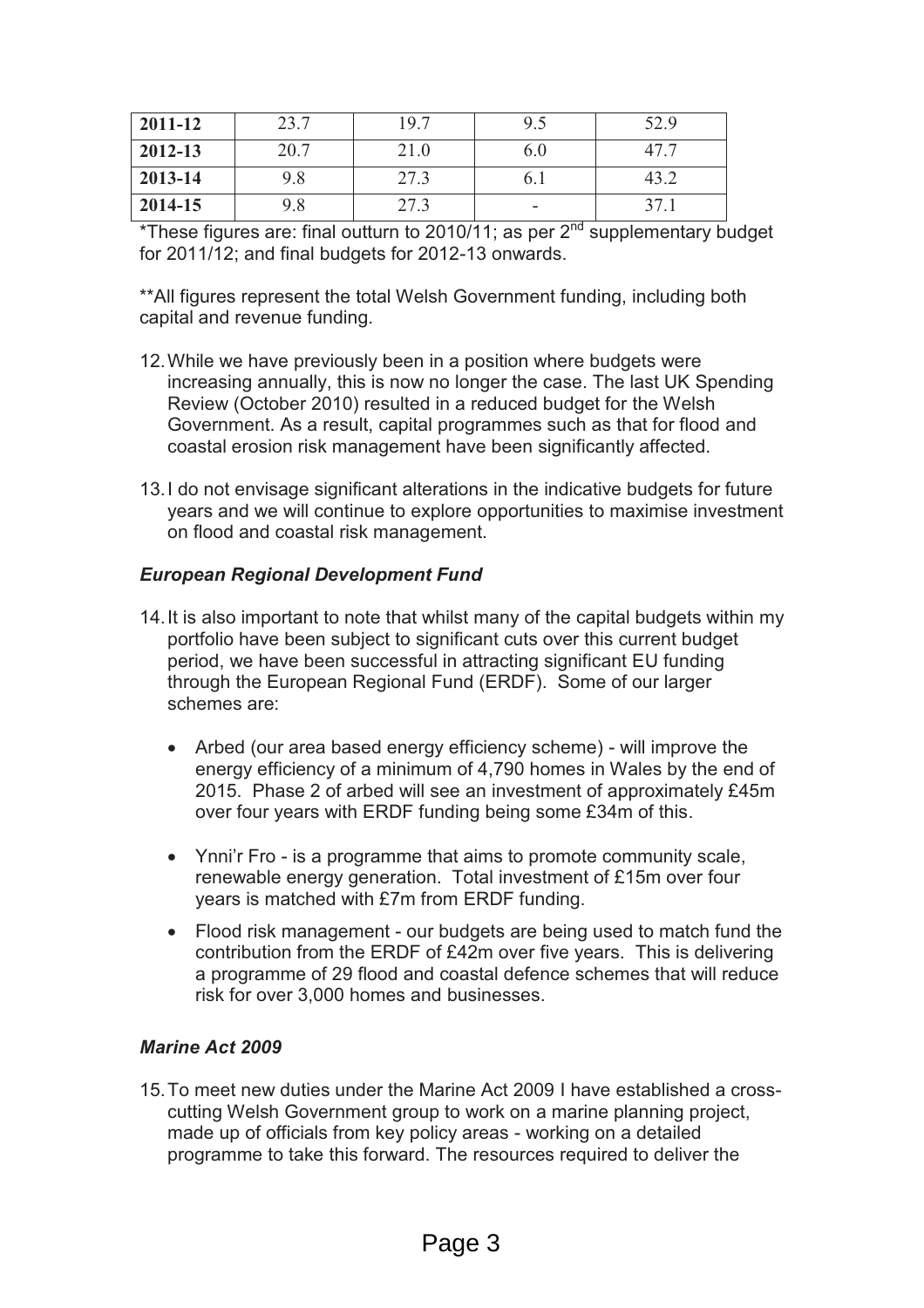project will be reviewed once the detailed programme has been considered. The main costs incurred to date have been staff costs.

#### *Building Regulations*

- 16. The devolution of building regulations is not currently placing any additional costs on other bodies in Wales. However, if going forward we make specific changes which only apply to Wales, then there is a possibility that additional costs may arise. This will be taken into account in considering any changes to building regulations in Wales and I can assure you that this will happen as a part of robust evidence based policy making.
- 17. There is additional legislation and policy requirements as a result of the devolved building regulations which have resource implications for the Welsh Government. Some of these additional requirements have been met by existing staff. There has also been some additional staff resources committed as a result of the powers coming to Wales. These additional resources were identified and additional costs have been factored into the budget.

#### *Animal Health and Welfare*

- 18. As queried by the Committee, £366k was estimated to be spent on animal welfare activity in 2011-12. This provisional outturn figure is subject to Welsh Audit Office scrutiny and until this has been completed must be viewed as such.
- 19. The £20.8m devolved budget for Animal Health and Welfare from Defra in 2011-12 included £2.120m for the British Cattle Movement Service (BCMS). Responsibility for BCMS rests with the Deputy Minister for Agriculture, Fisheries, Food and European Programmes. The total devolved to the Welsh Government is £18.7m. The estimated outturn is £18.4m - subject to Welsh Audit Office scrutiny and until this has been completed must be viewed as such.
- 20. £17.6m of the devolved animal health and welfare budget was to fund the services delivered to Wales by the Animal Health Laboratories Agency (AHVLA) and the forecast outturn for AHVLA against this budget is £17.1m – again, this provisional outturn figure is subject to Welsh Audit Office scrutiny and until this has been completed must be viewed as such.
- 21. The remaining budget supports a range of activities involving surveillance, sampling, testing and enforcement as required by TSE Regulations and includes compensation of £134k for scrapie infected flocks. There is also payment to the Food Standards Agency in respect to animal health and welfare checks and surveillance.
- 22. As well as the devolved funding there was an existing Animal Health & Welfare Budget Expenditure Line (BEL), which also included support to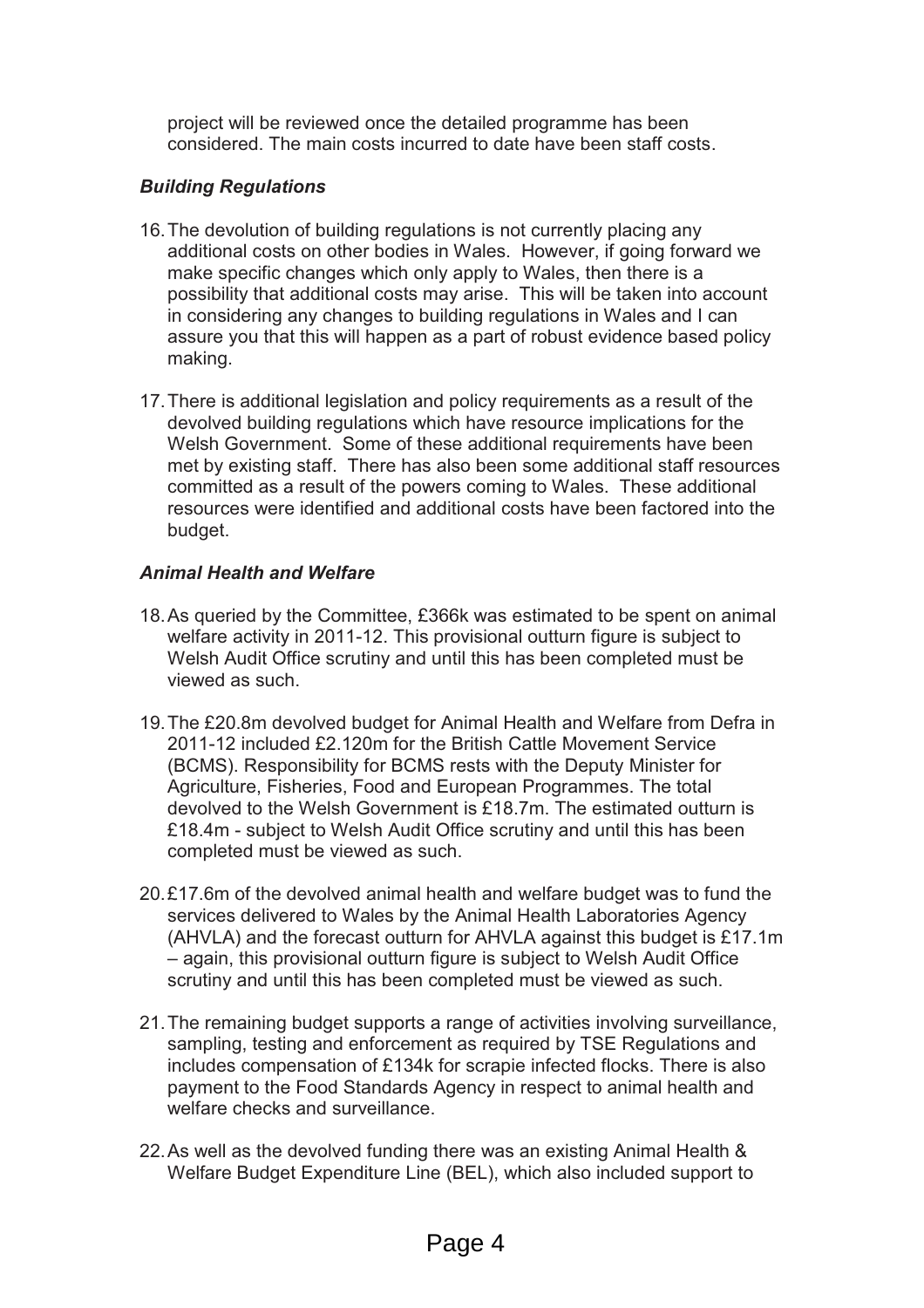welfare activity. Of the £600k budget allocated, an estimated £367k is in support of the Bee Health Programme in 2011-12. These provisional outturn figures are subject to Welsh Audit Office scrutiny and until this has been completed must be viewed as such.

#### *Bovine TB*

- 23. The budget for BEL 2272 (TB Slaughter Payments, costs and receipts) for 2010-11 was £11.66m (this includes compensation). Compensation amounted to £12.17m. This was partially offset by income from salvage receipts. The final outturn was £11.41m.
- 24. The budget for BEL 2272 (TB Slaughter Payments, costs and receipts) for 2011-12 was £11.66m (this includes compensation). Estimated compensation is £13.28m. This is partially offset by income from salvage receipts. The estimated outturn is £11.94m. These provisional outturn figures are subject to Welsh Audit Office scrutiny and until this has been completed must be viewed as such.
- 25. For 2011-12 the estimated expenditure against the TB Eradication Programme budget is £3.51m. This provisional outturn figure is subject to Welsh Audit Office scrutiny and until this has been completed must be viewed as such.
- 26. In relation to research on Bovine TB, there is a substantial on-going national (GB) research programme which is managed by Defra on behalf of all administrations.
- 27. Although no formal research projects have been managed by the Welsh Government, one project undertaken by the Roslin Institute in Edinburgh was funded by the Welsh Government, but managed through Defra's Research and Development process. The final payment of £24k in relation to this work was made in 2011/12. Information on this project, *'a preliminary analysis of existing data to provide evidence of a genetic basis of cattle to infection with Mycobacterium bovis and for reactivity to currently used immunological diagnostic tests'* can be found on the Defra website.
- 28. Other investigative work into certain aspects of the TB Eradication Programme has been funded by the Welsh Government in order to inform Ministerial decisions on the TB Eradication Programme and forms part of the ongoing analysis of the Programme. In 2011/12 such expenditure is estimated to amount to £2.6m - subject to Welsh Audit Office scrutiny and until this has been completed must be viewed as such.

#### **Priorities**

29. Whilst it is not possible to address my entire portfolio in this paper, I have outlined below further details on some of my priorities, giving consideration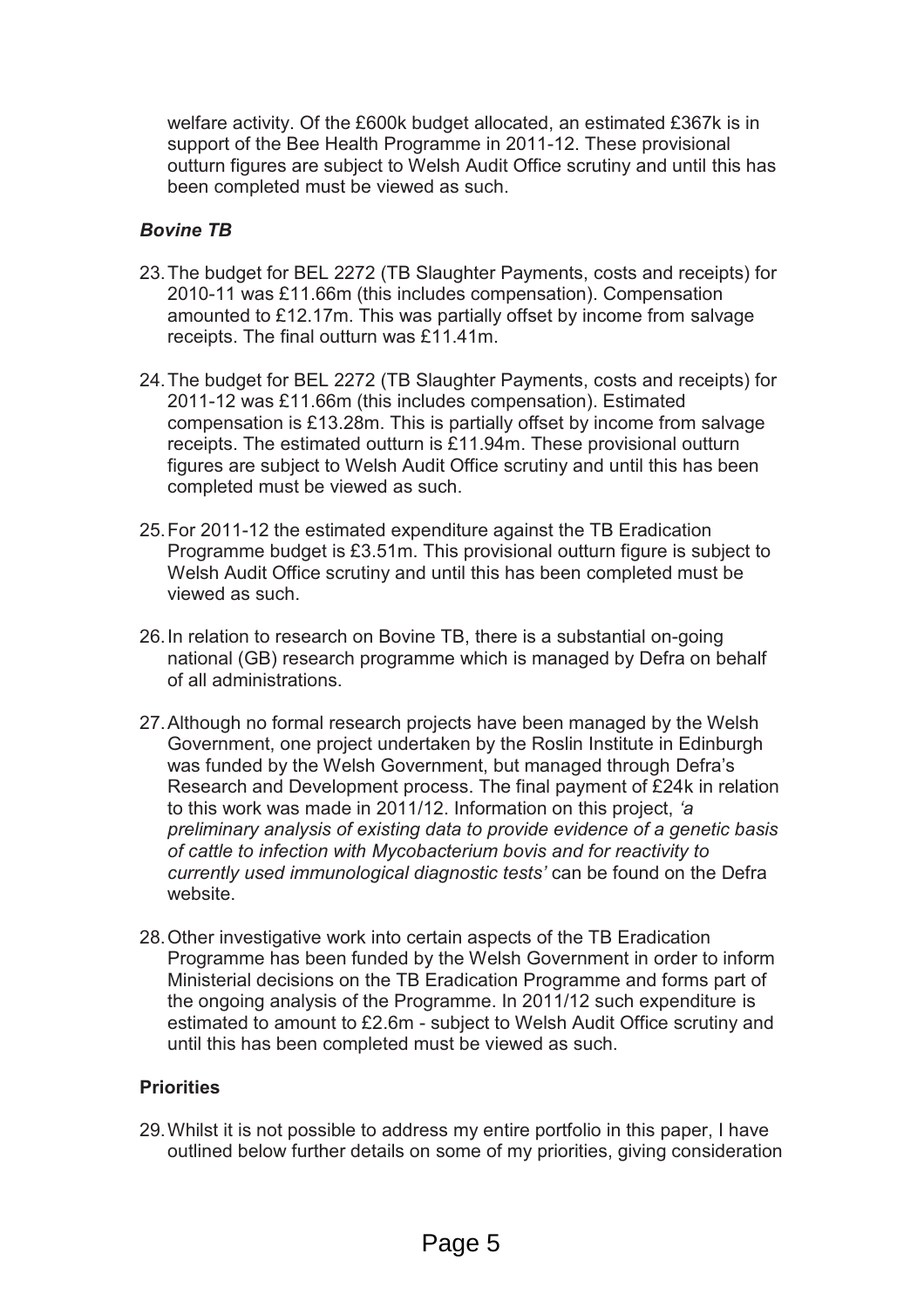to the specific areas the Committee has identified as of particular interest to it.

#### *Sustainable Development*

- 30. We are committed to the Sustainable Development Scheme One Wales One Planet - that sets out how we will use our devolved powers - from health, transport to education - to make all our public services sustainable and reduce Wales' environmental impact on the world.
- 31. I launched a consultation last month (May 2012) on legislative proposals for sustainable development, to strengthen our statutory duty to ensure that it is central to our thinking and to that of the broader public sector in Wales. A White Paper consultation is planned for autumn 2012 with the Bill scheduled for introduction in 2013.

http://wales.gov.uk/consultations/sustainabledevelopment/sdbill/?lang=en

32. I have been very clear that I want the Bill improve the quality of life of the people in Wales, especially those who live in our least well-off communities. We want to become a one planet nation in a way that makes us a fairer and more just society, building on our approach to reducing poverty. These two central themes of social justice and reducing our resource use are reflected in the consultation and I welcome your feedback on how you think these proposals can help deliver public services that will help us to become a more sustainable nation.

#### *The Living Wales Programme*

- 33. Elsewhere, I announced last month that we intend to create a single body for Wales which will have a key role in protecting and managing our natural resources - helping us to simplify the regulatory processes.
- 34. The proposed vesting of the new body will be 1 April 2013. This will, in effect, abolish the Countryside Council for Wales. Both the Environment Agency and the Forestry Commission will continue as bodies on an England or England and Scotland basis.
- 35. In addition, the management of natural resources has been the subject of a consultation 'A Living Wales', which we have now followed with a green paper 'Sustaining a Living Wales' – this consultation closed on 31 May. http://wales.gov.uk/consultations/environmentandcountryside/sustainingwales/ ?lang=en&status=open
- 36. The consultation responses on the Green Paper are now being considered, with a view to publishing proposals as an Environment Bill White Paper in 2013.
- 37. It is crucial for people and businesses across Wales to get involved in the consultation process so that the Environment Bill delivers strong and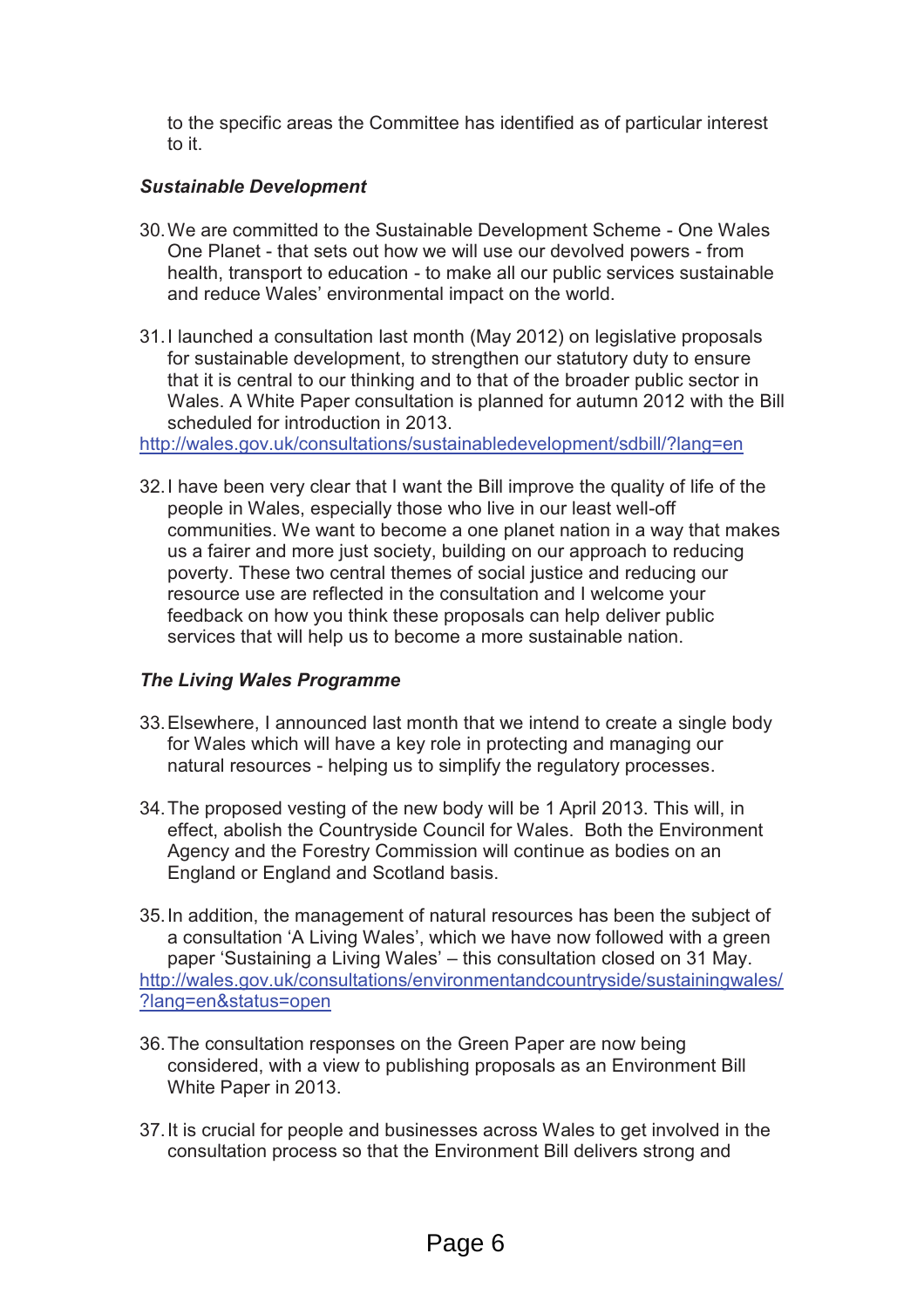simplified environmental legislation that allows every community in Wales to prosper.

38. Work on this Bill will be closely aligned with work on the Sustainable Development Bill as well as the programme of work related to the establishment of the single body for Wales.

#### *Biodiversity*

- 39. Biodiversity is central to maintaining healthy ecosystems. We have recognised the importance of biodiversity throughout the Wales Environment Strategy, in the development of the Natural Environment Framework and the Sustaining a Living Wales consultation.
- 40. I recognise that protecting and enhancing biodiversity in all its forms is essential to our ecosystems approach, which is why the Ecosystem Resilience and Diversity fund that I announced on the 8 May will provide an additional £1million of funding to deliver projects which contribute to doing so.
- 41. Traditional habitat and species protection work will need to evolve into larger landscape scale initiatives to help deliver the ecosystem approach.
- 42. Agri-environment and other schemes should enable recipients to provide ecosystem benefits to pollinators and other species, which, even if not as high profile as the vital work that's been done with Ospreys and Red Kites, could deliver a range of benefits to all sectors of the economy.

#### *Inner Urban Environment and Environmental Justice*

- 43. I am also concerned that our poorest communities, and especially those living in urban areas, experience the worst quality local environments with fly tipping, litter, unsafe roads, high levels of pollution and lack of access to green space.
- 44. Based on this evidence, my department is bringing together our programmes so that we can provide an integrated offer to communities to support wider and deeper local improvements. This will also deliver wider environmental "goods" such as skills development, jobs, volunteering opportunities and building a greater sense of community.
- 45. In April I convened a joint conference with the Sustainable Research Institute at Cardiff University to start exploring what integrated work means in practice. The Centre takes a multi disciplinary approach to researching place based improvements and so supported our thinking on how we move forward.
- 46. We need to develop a different model for working to make sure that all the offerings to communities, under our current programmes and those to be planned, are joined up and add up to more than the sum of the individual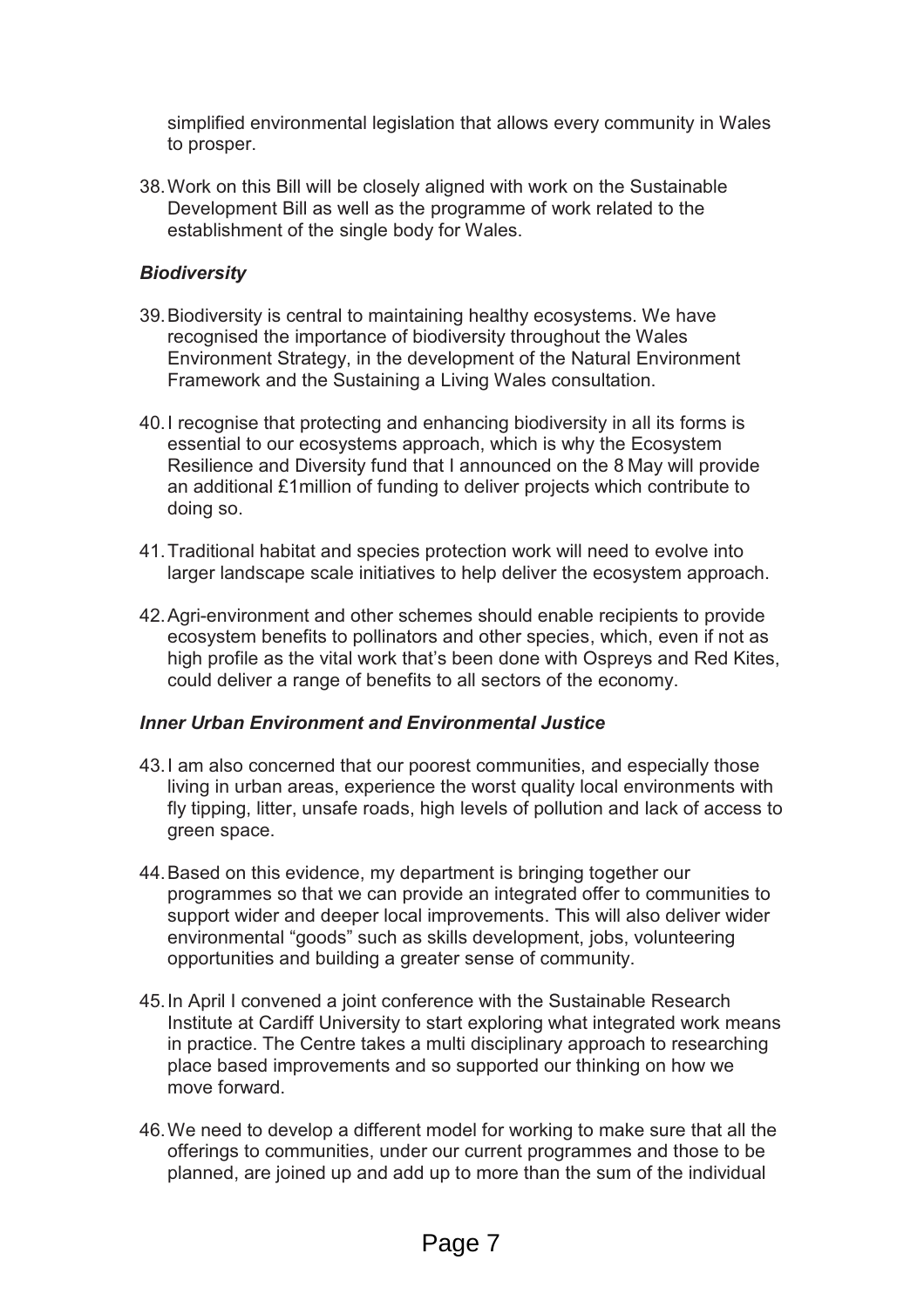parts. A new £500,000 grant scheme, open to local authorities across Wales will help reduce air and noise pollution and develop tranquil green spaces.

#### *Planning*

- 47. We also have active work in progress to reform the planning system. Since devolution, up to date national planning policies have been put in place. These policies are appropriate to the needs of Wales, reflecting our commitment to deliver sustainable development, economic renewal and affordable homes. To assist delivery at the local level a new local development plan system has been introduced. Work is also underway to improve the planning application process.
- 48. Our Legislative Statement 2011-16 also includes a commitment to consolidate existing planning legislation to make it more transparent and accessible. A Planning White Paper will be published during 2013 and a provisional slot has been identified to introduce a Planning Bill during the 2015/16 Assembly session.
- 49. The Bill provides an opportunity to introduce primary legislation which takes forward the reform agenda. In the past we have had to rely on UK Bills, secondary legislation and policy as our main levers. Being able to create our own primary legislation provides a new opportunity that should be embraced.

#### *Construction*

- 50. Furthermore, I am hopeful that the 'Building Regulations Part L consultation (Conservation of Fuel & Power)' for both housing and non domestic will launch shortly. There will be a number of consultation events throughout the 12 week consultation to get views from the industry.
- 51. I have also established a Building Regulations Advisory Committee for Wales (BRACW) and appointed Professor Phil Jones as the Chair. The advisory committee have provided advice on all aspects of the consultation.
- 52. We are committed to achieving a step change but recognise the difficulties of the current economic situation. We have taken a fabric first approach to ensure that the buildings here in Wales will be able to deliver significant carbon savings and real savings to home owners over the lifetime of the building.
- 53. Additionally, I have announced plans for all new and converted residential properties in Wales to be fitted with sprinkler systems. Work is due to begin on the development of regulations and the technical requirements necessary to introduce a Measure which will be subject to public consultation. It is envisaged that regulations for this will be introduced in September 2013.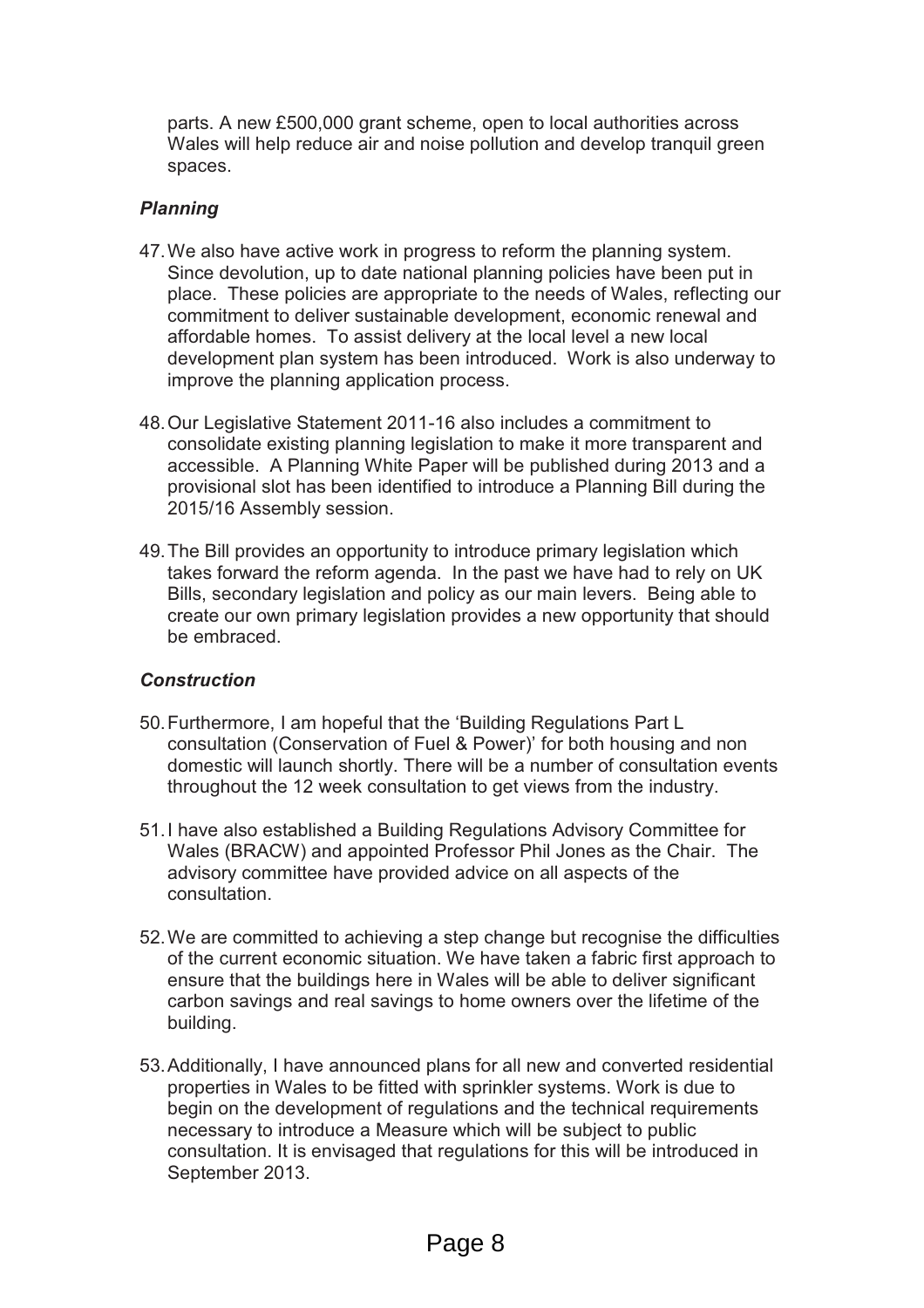#### *Marine*

- 54. I aim to develop national marine plans for the Welsh inshore (out to 12 miles) and offshore (beyond 12 miles) areas by 2015 in order to help achieve sustainable development in our seas and on land.
- 55. A cross-cutting Welsh Government group has been established to work on the marine planning project – made up of officials from across the key policy areas – and are working on a detailed programme. The resources required to deliver the project will be reviewed once the detailed programme has been considered.
- 56. I am committed to an approach that integrates marine planning with other spatial planning, including infrastructure planning, local development planning, and natural resource planning under *Sustaining a Living Wales*.
- 57. I am also aiming to have a small number of highly protected Marine Conservation Zones in Welsh territorial waters to support marine ecosystem recovery, enhance resilience and improve our understanding of the marine environment. The aim is to designate 3-4 sites by 2014.
- 58. The current consultation is the first of a three staged consultation process. This is an important element of the process in Wales to strengthen our evidence base and ensure that the site options are informed and refined by a wide range of views. We are at a very early stage in the process and no decisions have been made about which sites to designate. http://wales.gov.uk/consultations/environmentandcountryside/mczpotentialsite

s/;jsessionid=vJvtPGpfvGJV2141N70W6vnqRDdGqRmYxnfpfTJy403sWrQM LpBZ!-1822353977?lang=en

#### *Energy*

- 59. In March we published *Energy Wales – A Low Carbon Transition*. It describes maximising the long term benefits to Wales, working in partnership with business and communities. We are currently working with the onshore wind industry to agree minimum levels of Welsh investment, which will set expectations for economic and community benefit.
- · *Energy Wales* focuses on what we as a Government will do to drive the agenda, by:
	- o providing leadership, for example by improving our regulatory regime and prioritising our effort through the energy programme;
	- o maximising the benefits for Wales by ensuring our economy and our communities benefit and that we focus on the projects that will deliver the greatest benefit; and
	- o action for Wales' long term energy future, to position Wales at the forefront of key innovation, research and development in the areas of greatest potential, namely marine energy and smart living.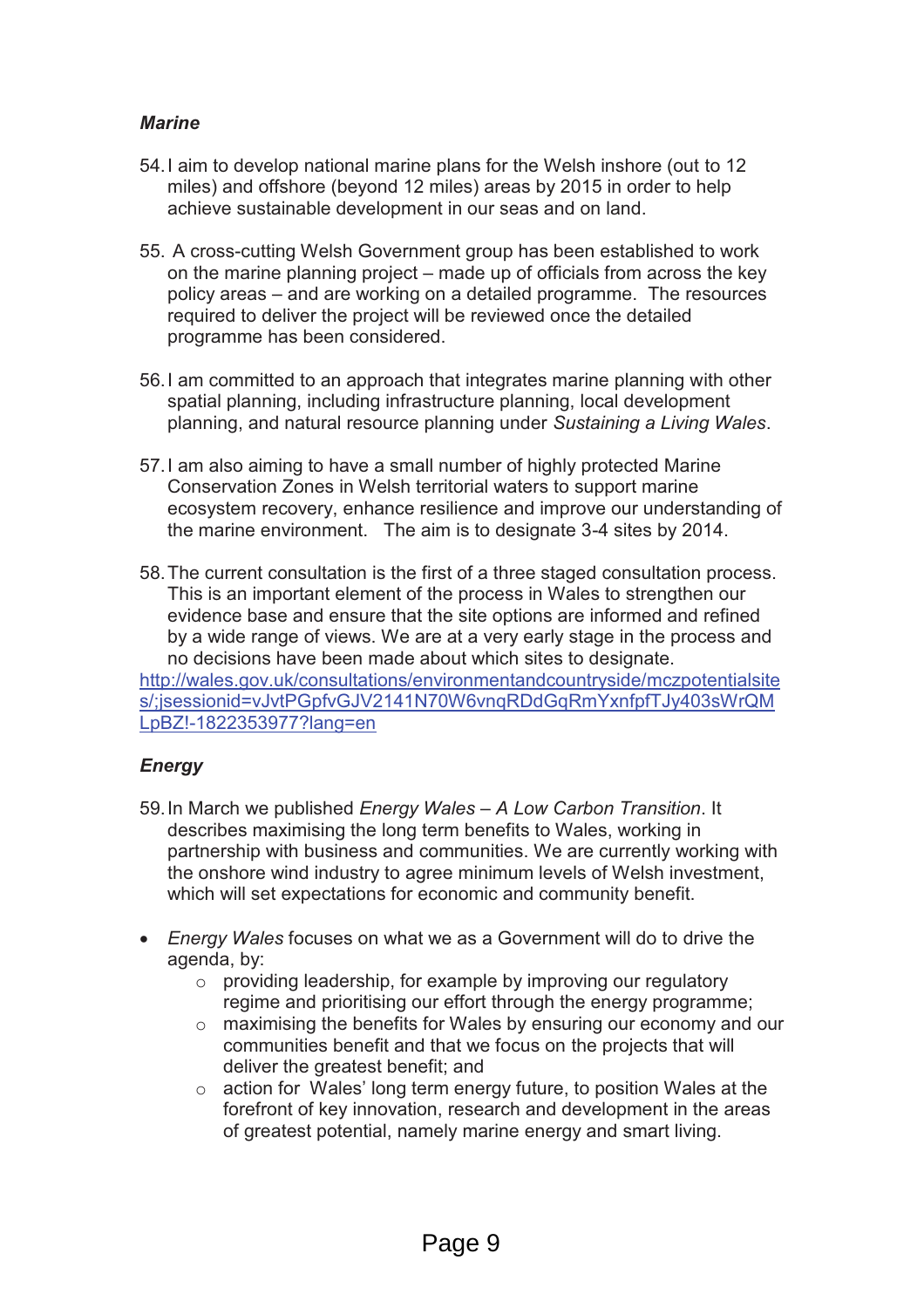■ We also want to take full advantage of the transition – to secure a wealthier, more resilient and sustainable future for Wales – by maximising the long-term economic benefits, and in particular the potential to gain more than a proportional share of the 250,000 new jobs predicted in the UK by 2020.

http://wales.gov.uk/topics/environmentcountryside/energy/energywales/?lang= en

#### *Waste management*

- 60. Our ambition set out in *Towards Zero Waste -* is to recycle 70% of our waste by 2025 and to be a zero waste nation by 2050. We are the only country to set out exactly how we are going to achieve this.
- 61. Wales is also the only country in the UK to introduce statutory recycling / composting targets for local authorities. We are currently finalising the Collections, Infrastructure and Markets (CIM) Sector plan, which will address what facilities are needed in Wales to utilise our waste in the most efficient way.
- 62. We have made striking progress over the last decade in Wales on the proportion of waste that is recycled or composted. The latest rolling annual local authority recycling figure confirms that 47% (January – December 2011) of waste was recycled or composted.
- 63. Wales is out performing the other countries in the UK and as a whole is on track to meet the first statutory recycling target (52% in 2012/13).
- 64. We are also in the early stages of developing a Waste Prevention Programme, which is a statutory requirement of the revised Waste Framework Directive to be published by December 2013.

#### *Climate Change*

- 65. On climate change, we published our first progress report on delivery of the Climate Change Strategy for Wales in March. This report highlights activity across Wales to drive down our emissions, and prepare for a changing climate and contains many examples that show we are leading the way in taking action to achieve this.
- 66. Our strategic energy scheme, Arbed has been particularly successful. Arbed, along with our boiler scrappage scheme and the home energy efficiency programme, helped to make 25,000 Welsh homes easier and cheaper to heat, and we intend to build on that success as we move into phase two of the scheme.
- 67. On adaptation we have published new guidance for public bodies in Wales on adapting to climate change and a new national strategy on flood management. We also co-funded the UK Climate Change Risk Assessment which was published earlier this year and we will be using its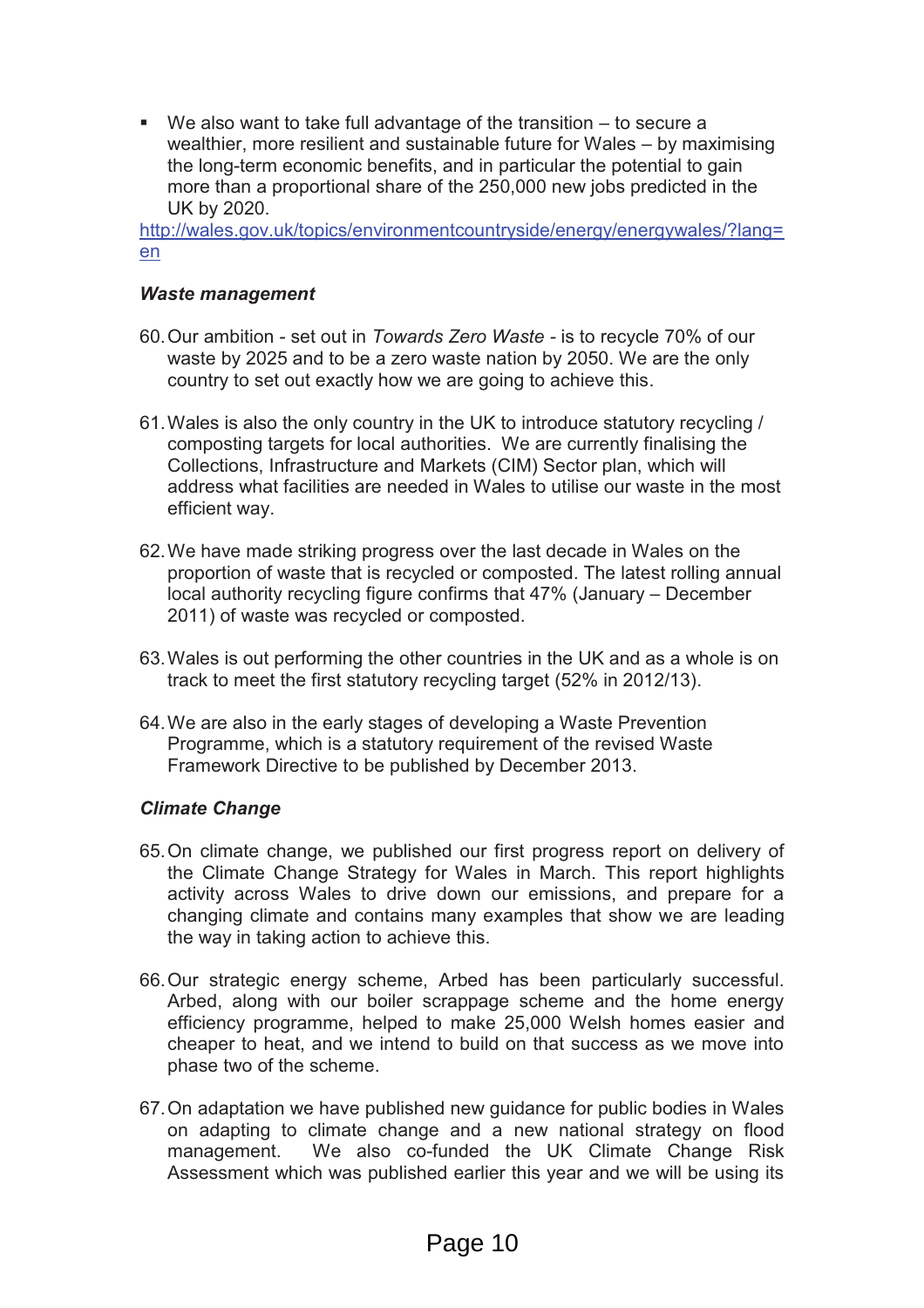findings to help shape out Sectoral Adaptation Plans.

68. I have also asked the Land Use Sub-group (LUSG) of the Climate Change Commission for Wales (CCCfW) to establish a sub-group to specifically take forward the land use climate change agenda. The LUSG is chaired by Prof. Gareth Wyn Jones and its membership is drawn from academia, the farming industry, environmental organisations and partner organisations (Environment Agency, Countryside Council for Wales and Forestry Commission Wales).

#### *Flood and Coastal Erosion Risk Management*

- 69. I launched our first National Strategy for Flood and Coastal Erosion Risk Management in November 2011. This sets out the risks we face, provides details of the risk management authorities and the risks each authority is responsible for, and also includes information on investment.
- 70. We are investing over £40 million in flood and coastal erosion risk management in 2012/13. Our budget is also supplemented by £50 million in European Regional Development Funding which is available until 2015. This has allowed us to build new defence schemes, like the recently completed £12 million scheme at Borth.
- 71. I am also funding the preparation of strategic management plans for flooding across Wales and the refresh of existing plans for the shoreline. These strategic plans will identify sustainable risk management policies for all sections of our coastline and for all catchments and inform how we adapt to increasing flood and coastal erosion risks due to climate change.
- 72. Raising awareness of the risks communities face will not only mean that the individuals who live and work there are better prepared for the risks they face, but that communities are brought together and involved in the decisions on how to address those risks, fostering community cohesion. Through the Flood Awareness Wales campaign, the Environment Agency has been working with communities across Wales to raise awareness of flood risk and improve community resilience. To date over 200 community flood plans have been produced across Wales.

#### *Water Policy*

- 73. The Welsh Government provides the strategic direction for water policy in Wales, framed within a complex set of regulatory and operational responsibilities. My core principles are ensuring access to safe drinking water, maintaining water and sewerage services at an affordable price and compliance with statutory obligations that drive all round water quality.
- 74. We are currently working with stakeholders to undertake preparatory work for a Water Strategy for Wales which I intend to publish for consultation this autumn. The consultation document will: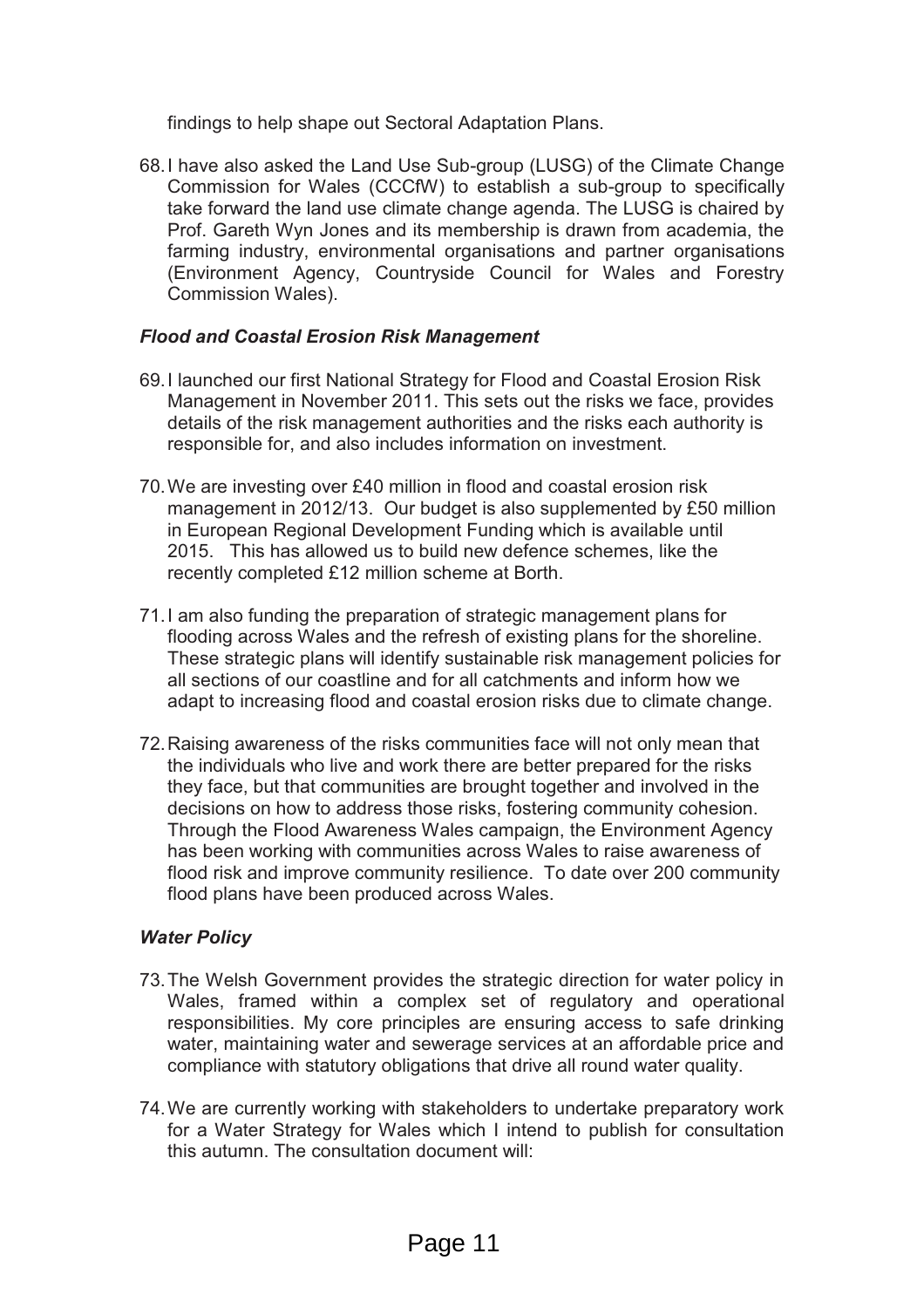- set out what the Welsh Government is trying to achieve in relation to water, within the context of sustainable development;
- set out the long term challenges facing us in relation to water, drawing on evidence from stakeholders in the water sector;
- indentify where change is required to ensure that we can address those challenges and still achieve our objectives; and
- · provide options for achieving those objectives in the short, medium and long term and identify legislative requirements.

#### *Animal Health and Welfare*

75. In support of animal heath and welfare policy, my key objectives include:

- · promoting higher standards of animal health and welfare and delivering animal health services that are fit for purpose;
- · protecting against the incursion and spread of animal infectious diseases and maintaining a state of preparedness to deal with any outbreak of notifiable animal disease that may occur in Wales;
- · working towards the Programme for Government commitment to take a science led approach to tacking bovine TB; and
- · contributing to the protection of public health.
- 76. In March, I announced that the Science Review Report, together with work led by the Office of the Chief Veterinary Officer, had informed the development of the new Strategic Framework for TB Eradication covering the next four years. I also announced, on the basis of advice which included the findings of the Science Review, that the Welsh Government will pursue badger vaccination within the Intensive Action Area.
- 77. With regards to exotic animal diseases, the Welsh Government Contingency Plan is updated annually, taking into account changes in organisational structures of Government departments, policy and outcomes from exercises. The next version will be published this winter. The Plans are tested regularly via exercises held by AHVLA. Welsh Government officials assist with the planning of these exercises and participate in them to help test our contingency arrangements.
- 78. I can also confirm that my Department undertakes joint working with Defra and other UK Administrations on all aspects of animal health and welfare policy development. Christianne Glossop, Chief Veterinary Officer (CVO) Wales represents the Welsh Government at a range of UK Groups including, the 4 Administrations meeting involving all CVOs across the UK, the Animal Disease Policy Group and the Outbreak Readiness Board. Other key fora include the Strategic Oversight Board and involvement in the governance of the Animal Health Veterinary Laboratories Agency e.g. Strategic Advisory Board and Customer Board). Negotiations with the European Commission (for instance on the UK TB Eradication Plan, Food and Veterinary Office Missions and reporting) are other areas of joint working.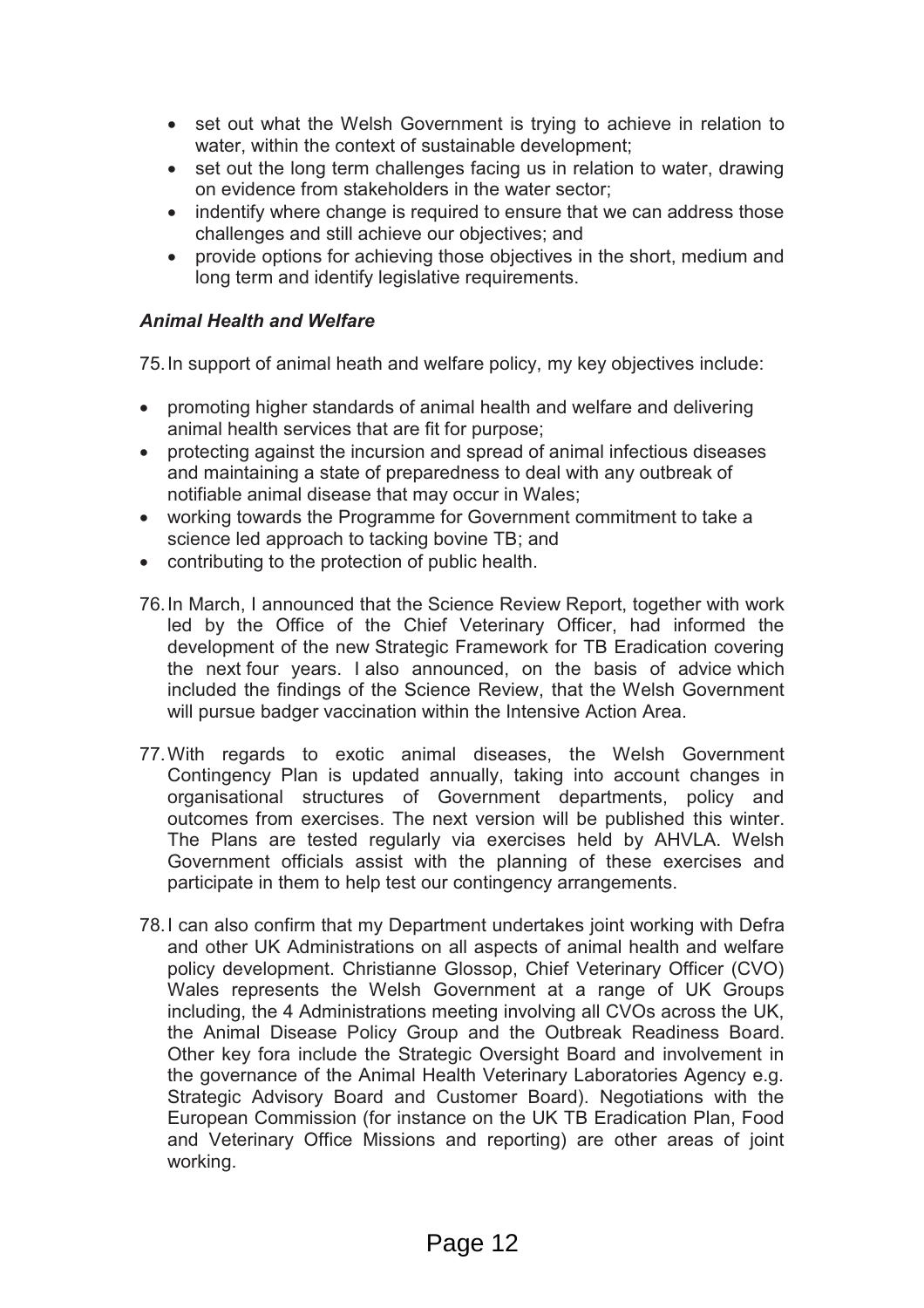#### *Local Government Compact*

- 79. Finally, I am determined to oversee a joint programme of reform to deliver my commitments within the compact. I want to ensure that the services for which I am responsible for across Wales are delivered more effectively through joint working and partnership. My priorities include collaboration in the delivery of planning services, including specialist services and the planning application process.
- 80. This will be informed by the report of the Independent Advisory Group, whom, as part of the evidence base for the Planning Bill, are considering options around how best to deliver the planning system in the future.
- 81. Other actions include the procurement of waste treatment services which is being delivered through seven local authority consortia for food waste treatment (anaerobic digestion) and six consortia for residual waste treatment.
- 82. Local authorities are also being encouraged to consider joint working to deliver improved waste management services as part of the waste 'change programme' in which the Welsh Government is supporting local authorities develop business plans to meet the higher recycling targets in the most sustainable way.
- 83. Ongoing discussion to date has demonstrated the commitment of the Welsh Government and local government to work together to deliver savings that can be reinvested in front-line services and improved services across Wales.

**John Griffiths AM Minister for Environment & Sustainable Development June 2012**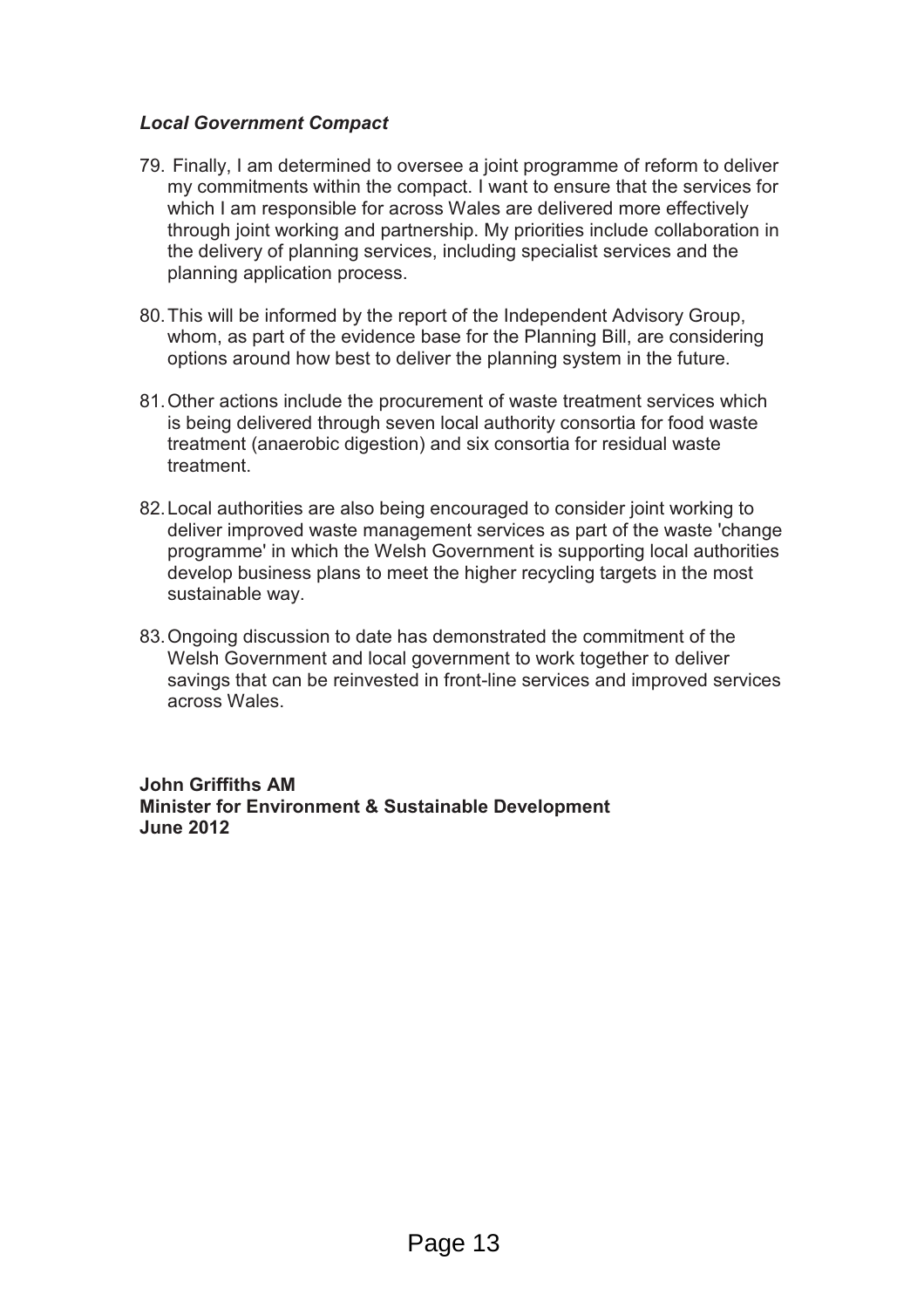#### **Progress update on the key Environment and Sustainable Development portfolio Programme for Government (PfG) actions the Welsh Government is undertaking to deliver improvements (from main body of PfG that do not also appear in the annex)**

| <b>Chapter</b> | <b>Action</b>                                                                                                                                                                                        | <b>Update</b>                                                                                                                                                                                                                                                                                                                                                                                                                                                                                                                                                                                                                                                                                                                                                                                                                                                                                                                          |
|----------------|------------------------------------------------------------------------------------------------------------------------------------------------------------------------------------------------------|----------------------------------------------------------------------------------------------------------------------------------------------------------------------------------------------------------------------------------------------------------------------------------------------------------------------------------------------------------------------------------------------------------------------------------------------------------------------------------------------------------------------------------------------------------------------------------------------------------------------------------------------------------------------------------------------------------------------------------------------------------------------------------------------------------------------------------------------------------------------------------------------------------------------------------------|
| 10             | Review and test contingency plans for animal<br>disease emergencies.                                                                                                                                 | The Welsh Government Contingency<br>Plan for Exotic Animal Diseases is<br>updated annually, taking into account<br>changes in organisational structures<br>of Government departments, policy<br>and outcomes from exercises. The<br>next version will be published in<br>Summer 2012. The Plans are tested<br>regularly via exercises held by<br><b>AHVLA. Welsh Government officials</b><br>assist with the planning of these<br>exercises and participate in them to<br>help test our contingency<br>arrangements.                                                                                                                                                                                                                                                                                                                                                                                                                   |
| 10             | Ensure delivery against the requirement plan<br>for animal health.                                                                                                                                   | Formal monthly meetings are held<br>between CVO Wales and AHVLA to<br>discuss progress against objectives<br>and targets as set out in the AHVLA<br>requirement plan and once a quarter<br>a more strategic discussion takes<br>place to review governance<br>matters, delivery problems arising and<br>take a forward look on up and coming<br>matters. In addition a quarterly<br>meeting takes place between the<br>Minister for Environment and<br>Sustainable Development and the<br>Chief Executive of AHVLA to provide<br>an update on AHVLA activity and<br>discuss any issues impacting on<br>Wales. For 2011/12, overall all key<br>targets set for AHVLA have been met<br>and in areas where there was some<br>in-year slippage, plans were agreed<br>to catch-up before year-end. There<br>were no significant performance<br>issues arising over the year and<br>expenditure has been managed within<br>allocated budget. |
| 11             | Introduce the Environment Bill.                                                                                                                                                                      | Work will commence in 2013.                                                                                                                                                                                                                                                                                                                                                                                                                                                                                                                                                                                                                                                                                                                                                                                                                                                                                                            |
| 11             | Reduce greenhouse gas emissions in areas<br>of devolved competence and support effective<br>adaptation to the impacts of climate change<br>through implementation of the Climate<br>Change Strategy. | The Climate Change Strategy for<br>Wales, published in 2010, confirms<br>the Welsh Government's<br>commitments and targets for tackling<br>the causes and consequences of                                                                                                                                                                                                                                                                                                                                                                                                                                                                                                                                                                                                                                                                                                                                                              |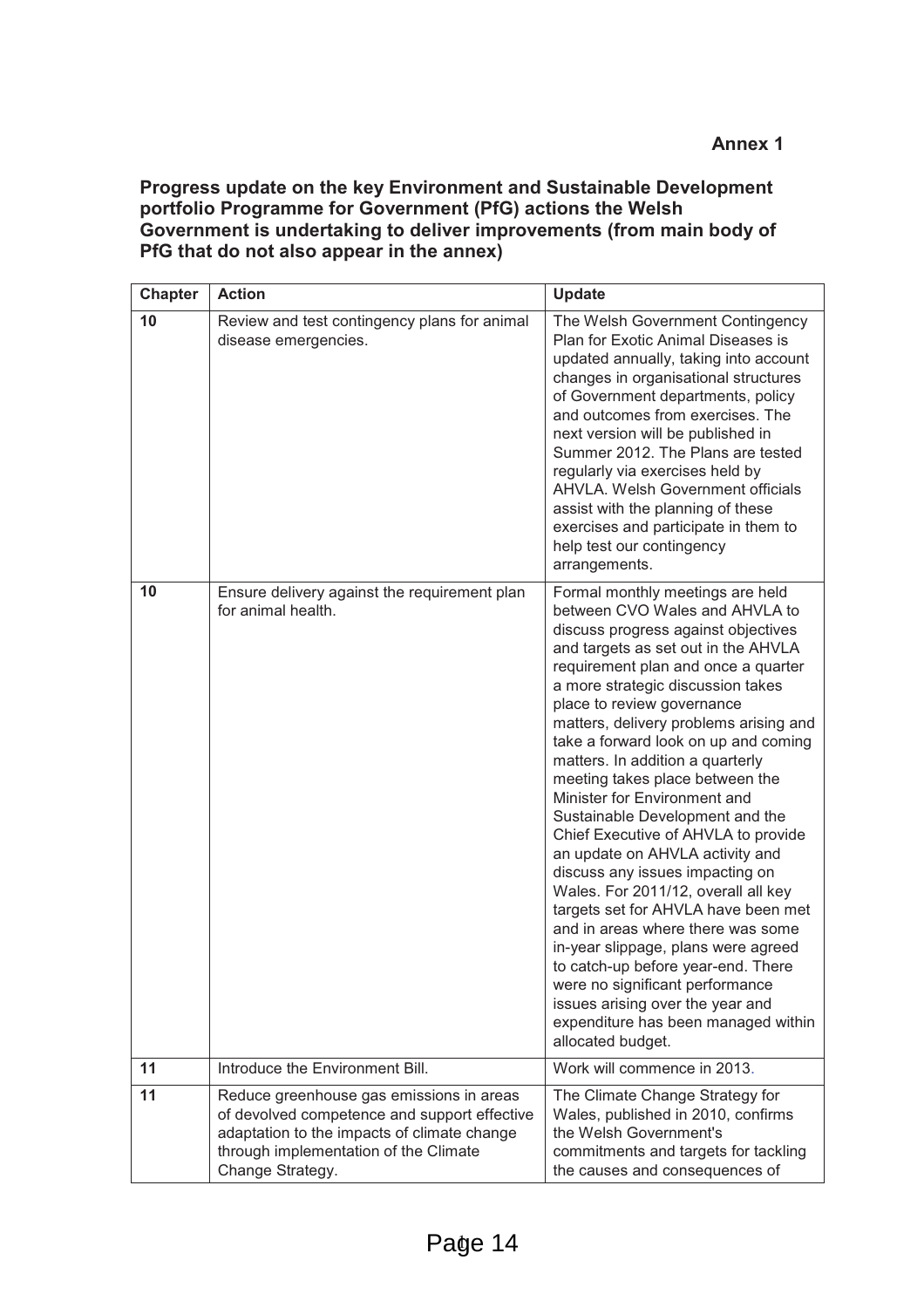| <b>Chapter</b> | <b>Action</b>                                                                                                                 | <b>Update</b>                                                                                                                                                                                                                                                                                                                                                                                                                                                                                                                                                                              |
|----------------|-------------------------------------------------------------------------------------------------------------------------------|--------------------------------------------------------------------------------------------------------------------------------------------------------------------------------------------------------------------------------------------------------------------------------------------------------------------------------------------------------------------------------------------------------------------------------------------------------------------------------------------------------------------------------------------------------------------------------------------|
|                |                                                                                                                               | climate change. It sets out our<br>approach and how we will work with<br>our partners to drive down<br>greenhouse gas emissions in Wales<br>and ensure that Wales is well-<br>prepared to manage climate impacts.<br>These commitments were reaffirmed<br>in the 2011 Programme for<br>Government.                                                                                                                                                                                                                                                                                         |
|                |                                                                                                                               | The Welsh Government's first<br>progress report on implementation of<br>the Climate Change Strategy was<br>published on 29 March 2012. It<br>confirms the progress being made to<br>implement the Emission Reduction<br>and Adaptation Delivery Plans and a<br>performance indicator framework for<br>monitoring delivery in future reports.<br>The report also responds to recent<br>advice from the UK Committee on<br>Climate Change and Climate Change<br>Commission for Wales.                                                                                                        |
| 11             | Ensure effective implementation of European<br>environmental legislation.                                                     | Focus on securing compliance with<br>relevant European Directives. Key<br>role for Environment Agency and in<br>future, subject to the outcome of the<br>current consultation, the Single<br>Environment Body, in ensuring<br>compliance with Directives. Action to<br>reduce impact on environment<br>required from a wide range of<br>interests including land managers,<br>business, transport operators and<br>others.                                                                                                                                                                 |
| 11             | Continuing investment and procurement<br>support for food waste and residual waste<br>treatment, including energy from waste. | Three food waste (AD) projects have<br>announced their preferred bidder and<br>are working towards Financial Close.<br>The two residual waste projects<br>(Prosiect Gwyrdd and North Wales)<br>are nearing final tender submissions.<br>The South West and Central Wales<br>consortia are due to submit their<br>outline businesses cases in June.<br>The Welsh Government and Welsh<br>Local Government Association are<br>working together to help the Heads of<br>the Valleys and Tomorrow's Valley<br>authorities agree a new partnership<br>and way forward regarding<br>procurement. |
| 11             | Ensure local planning authorities adopt local<br>development plans.                                                           | Welsh Government has continued to<br>engage with local planning authorities<br>in preparing LDPs, scrutinising plans                                                                                                                                                                                                                                                                                                                                                                                                                                                                       |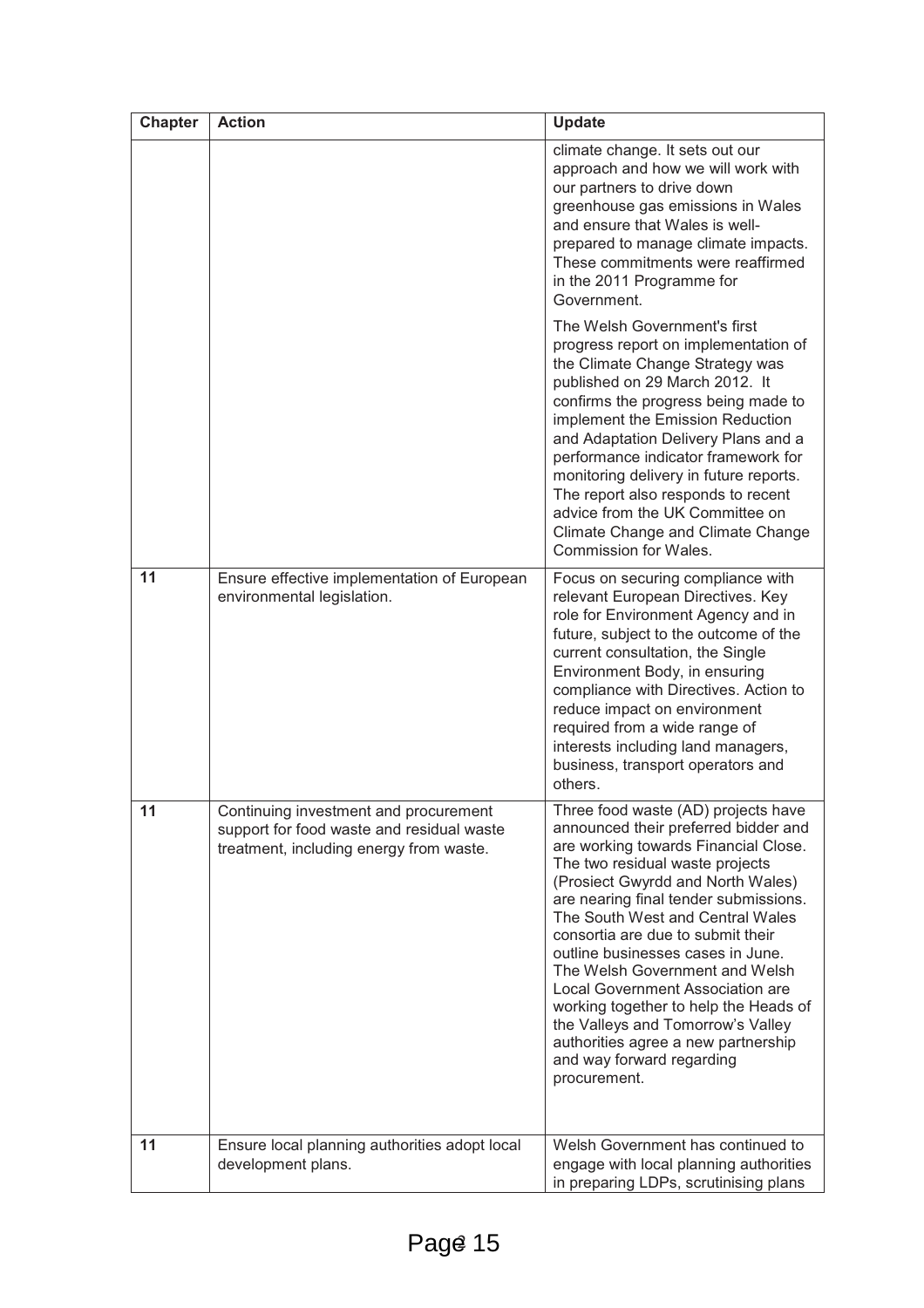| <b>Chapter</b> | <b>Action</b>                                                                                                                                        | <b>Update</b>                                                                                                                                                                                                                                                                                                                                                                                                     |
|----------------|------------------------------------------------------------------------------------------------------------------------------------------------------|-------------------------------------------------------------------------------------------------------------------------------------------------------------------------------------------------------------------------------------------------------------------------------------------------------------------------------------------------------------------------------------------------------------------|
|                |                                                                                                                                                      | against planning and Welsh<br>Government policy, including direct<br>engagement with locally elected<br>members and officers. As of 30/03/12<br>there are 5 adopted LDPs across<br>Wales out of 25 local planning<br>authorities. There are a further 10<br>public examinations anticipated this<br>financial year.                                                                                               |
| 11             | Develop Natural Resource Management<br>Planning, (including national infrastructure<br>planning for waste, energy and water) and<br>Marine Planning. | The management of natural<br>resources has been the subject of a<br>consultation 'A Living Wales', which<br>we have now followed with a green<br>paper 'Sustaining a Living Wales' -<br>this consultation closed on 31 May.<br>An integrated, cross-cutting marine<br>programme governance structure is<br>being established to provide the<br>framework for developing Wales' first<br>marine plans by 21015/16. |
| 11             | Develop an integrated approach to eco-<br>system health through implementation of A<br>Living Wales, the Natural Environment<br>Framework.           | Sustaining a Living Wales: A Green<br>paper on a new approach to natural<br>resource management in Wales was<br>subject to a four month public<br>consultation, which closed on 31 May.                                                                                                                                                                                                                           |
| 11             | Deliver effective and efficient implementation<br>of EU Environmental Directives.                                                                    | Compliance with EU Directives is a<br>key role for the Environment Agency<br>and, subject to the outcome of the<br>current consultation, the Single<br>Environment Body. Action to reduce<br>impact on the environment is required<br>from a wide range of interests<br>including land managers, business,<br>transport operators and others.                                                                     |
| 11             | Introduce the Sustainable Development Bill                                                                                                           | A discussion document on our<br>proposed Sustainable Development<br>Bill was published in December 2011.<br>A consultation on proposals was<br>launched in May 2012.                                                                                                                                                                                                                                              |
| 11             | Introduce the Planning Bill                                                                                                                          | A preliminary work programme was<br>announced on 30 September 2011.<br>An independent advisory group<br>chaired by John Davies, has been set<br>up to provide an evidence base for<br>the planning white paper and<br>subsequent bill. A 'call for evidence'<br>ended on 3 February 2012 with a<br>report expected in June. A project<br>board for the Bill will be established<br>imminently.                    |
| 11             | Complete flood and coastal risk plans,<br>including Catchment Flood Management                                                                       | Catchment Flood Management Plans<br>agreed. Shoreline Management                                                                                                                                                                                                                                                                                                                                                  |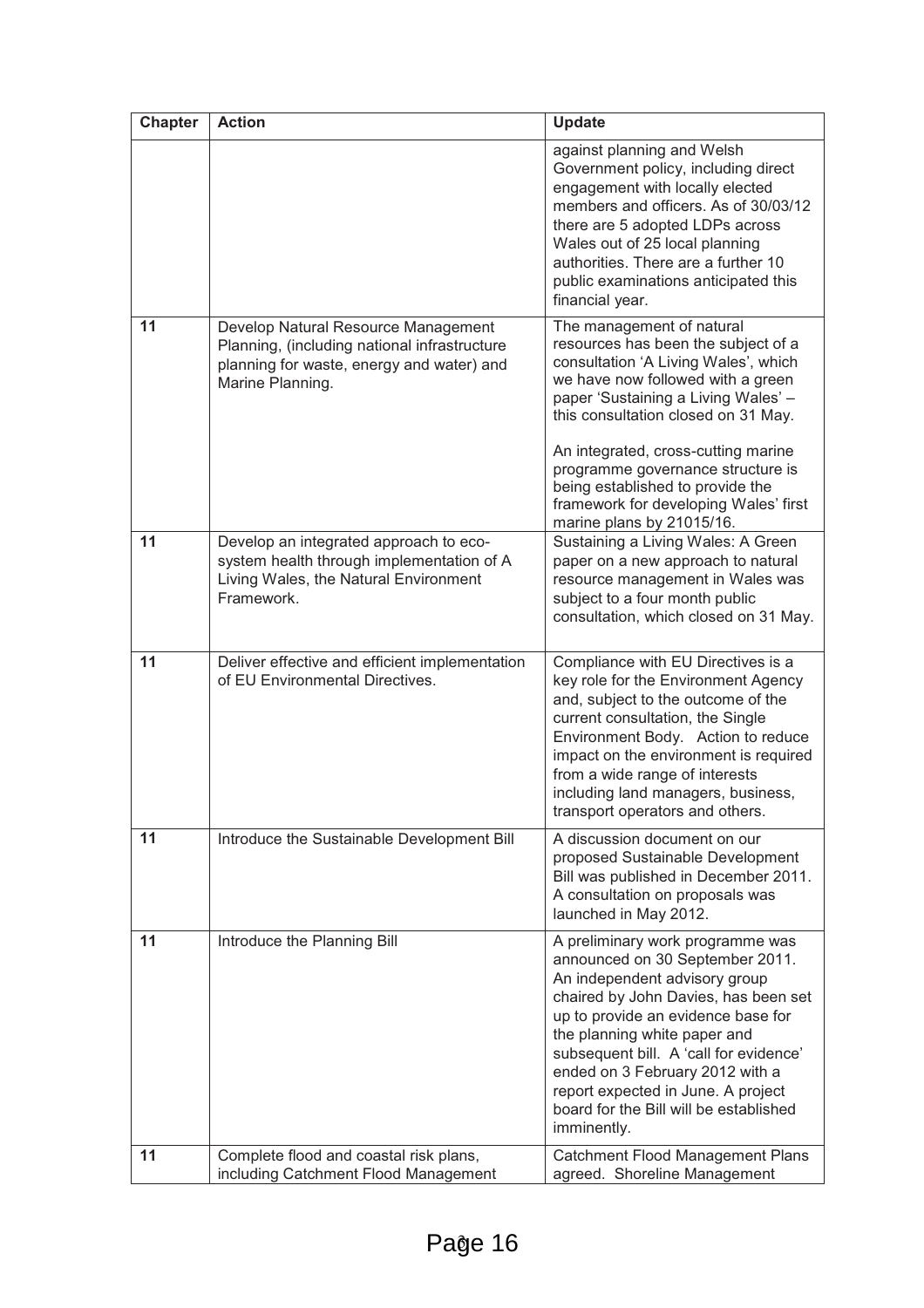| <b>Chapter</b> | <b>Action</b>                                                                                                                                       | <b>Update</b>                                                                                                                                                                                                                                                                                                   |
|----------------|-----------------------------------------------------------------------------------------------------------------------------------------------------|-----------------------------------------------------------------------------------------------------------------------------------------------------------------------------------------------------------------------------------------------------------------------------------------------------------------|
|                | Plans, Shoreline Management Plans and<br>Local Flood Risk Management Strategies.                                                                    | Plans are nearing completion and will<br>be submitted and signed off by<br>summer of 2012. Local authorities<br>are preparing their Local Flood Risk<br>Management Strategies.                                                                                                                                  |
| 11             | Develop a Welsh Water Strategy.                                                                                                                     | Consultation on the Water Strategy is<br>planned for later in 2012                                                                                                                                                                                                                                              |
| 11             | Facilitate the development of sustainable<br>communities, ensuring that local planning<br>authorities adopt appropriate local<br>development plans. | Internal scrutiny of local development<br>plans (LDPs) is in place. Five LDPs<br>have been adopted; Planning<br>Inspectorate expect to receive a<br>further nine during 2012. A review to<br>learn lessons from plans adopted to<br>date is underway.                                                           |
| 11             | Review resource and energy efficiency<br>measures and the support available to<br>individuals, communities, businesses and the<br>public sector.    | Scoping work to indentify the priorities<br>for future resource efficiency support<br>is nearing completion. This will be<br>followed by soft market testing and<br>then advice to Ministers on the<br>options for delivering these services<br>in future. New arrangements will be<br>in place for April 2013. |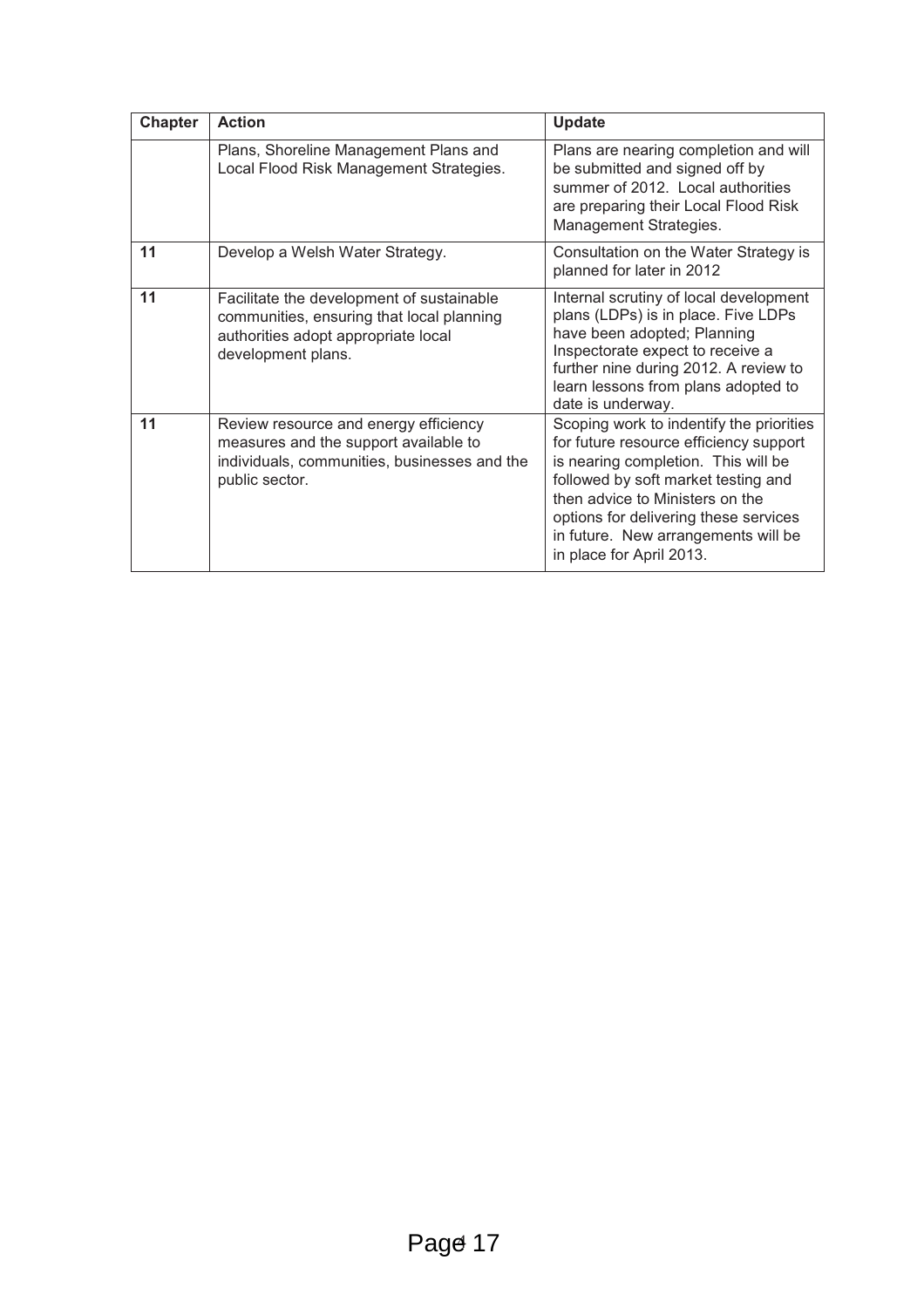| nav<br>$\frac{1}{2}$                                                                             |
|--------------------------------------------------------------------------------------------------|
| Ś<br>ŕ                                                                                           |
|                                                                                                  |
|                                                                                                  |
|                                                                                                  |
|                                                                                                  |
|                                                                                                  |
|                                                                                                  |
|                                                                                                  |
|                                                                                                  |
|                                                                                                  |
|                                                                                                  |
|                                                                                                  |
|                                                                                                  |
|                                                                                                  |
|                                                                                                  |
|                                                                                                  |
|                                                                                                  |
|                                                                                                  |
|                                                                                                  |
|                                                                                                  |
|                                                                                                  |
|                                                                                                  |
|                                                                                                  |
|                                                                                                  |
|                                                                                                  |
|                                                                                                  |
|                                                                                                  |
|                                                                                                  |
|                                                                                                  |
|                                                                                                  |
|                                                                                                  |
|                                                                                                  |
|                                                                                                  |
|                                                                                                  |
|                                                                                                  |
|                                                                                                  |
|                                                                                                  |
|                                                                                                  |
|                                                                                                  |
|                                                                                                  |
|                                                                                                  |
| $\vdots$                                                                                         |
| ١<br>١                                                                                           |
|                                                                                                  |
|                                                                                                  |
| ١                                                                                                |
| j<br>ē                                                                                           |
|                                                                                                  |
| ֚֚֚֬<br>ś                                                                                        |
| I                                                                                                |
| ֦֧֦֧֦֧֖֚֚֚֚֚֚֚֚֚֚֚֚֚֚֚֚֚֚֚֚֚֚֚֝֝֓֞֡֓֞֡֓֓֞֡֓֞֡֓֞֡֡֬֓֓֞֓֞֓֞֡֓֞֡֓֞֓֞֡֓֞֡֡֓֞֓֞֡֓֞֓֞֞֡֓֞֡֓֞֞֝֬֝֓<br>ί |
| i<br>4                                                                                           |
| ù                                                                                                |
| )<br>S<br>J<br>×<br>1                                                                            |
|                                                                                                  |

|                                                         |                                                                                                                                       |                                                                       |                          |                  |                                              |                                 |                                 | ENVIRONMENT AND SUSTAINABLE DEVELOPMENT MAIN EXPENDITURE GROUP (MEG) |           |                                                               |                          |                         |                                  |                          |            |                                             |                          |                              |                                          |                                          |
|---------------------------------------------------------|---------------------------------------------------------------------------------------------------------------------------------------|-----------------------------------------------------------------------|--------------------------|------------------|----------------------------------------------|---------------------------------|---------------------------------|----------------------------------------------------------------------|-----------|---------------------------------------------------------------|--------------------------|-------------------------|----------------------------------|--------------------------|------------|---------------------------------------------|--------------------------|------------------------------|------------------------------------------|------------------------------------------|
|                                                         | REVENUE BUDGET - Departmental Expenditure Limit                                                                                       |                                                                       |                          |                  |                                              |                                 |                                 |                                                                      |           |                                                               | £000's                   |                         |                                  |                          |            |                                             |                          |                              |                                          |                                          |
| <b>SPA</b>                                              | Actions                                                                                                                               | Budget Expenditure Line<br>(BEL)                                      | BEL                      | Division         | Budget<br>(Feb 2011)<br>$2011 - 12$<br>Final | eserves<br>ransfer<br>from<br>٣ | 2011-12<br>Portfolio<br>changes | Budget<br>(June 2011)<br>2011-12<br>Suppl                            | CRC (from | 5<br>from non-<br>reserves)<br>Pwllerian<br>(Transfer<br>cash | ø<br>WEG1<br>MEG)        | NAMU<br>(MEG to<br>MEG) | FCW<br>(transfer to<br>reserves) | NAMU<br>(within<br>MEG)  | SP (within | Rev-Capital<br>Transfers<br>(within<br>MEG) | Transfer to<br>UK Gov't  | Transfer<br>from UK<br>Gov't | Budget<br>(Feb 2012)<br>2011-12<br>Suppl | Budget<br>(Feb 2012)<br>2012-13<br>Final |
|                                                         |                                                                                                                                       | Environment Legislation and Governance                                | 2812                     | 5                | 199                                          |                                 |                                 | 199                                                                  |           |                                                               |                          |                         |                                  |                          |            |                                             |                          |                              | 199                                      | $\frac{1}{90}$                           |
|                                                         | Develop and deliver overarching policy<br>and programmes on sustainable<br>development and environment                                | Sustainable Development Engagement<br>Sustainable Development Policy  | 2811<br>$\frac{2810}{5}$ | SECC<br>င္ဟ      | 956                                          |                                 |                                 | 956                                                                  |           |                                                               |                          |                         |                                  |                          |            |                                             |                          |                              | $\circ$<br>866                           | $\circ$<br>$\frac{5}{2}$                 |
|                                                         |                                                                                                                                       | Sub Total                                                             |                          |                  | 1,155                                        | $\circ$                         | $\bullet$                       | 1,155                                                                | $\circ$   | $\bullet$                                                     | ႜ                        | $\circ$                 | $\bullet$                        | $\overline{\phantom{a}}$ | $\circ$    | $\circ$                                     | $\overline{\phantom{a}}$ | $\circ$                      | 1,065                                    | 1,010                                    |
|                                                         |                                                                                                                                       | Climate Change Policy                                                 | 2815                     | SECC             |                                              |                                 |                                 |                                                                      |           |                                                               |                          |                         |                                  |                          |            |                                             |                          |                              | $\circ$                                  | 410                                      |
|                                                         |                                                                                                                                       | Fuel Poverty programme                                                | 1270                     |                  | 3,450                                        |                                 |                                 | 3,450                                                                |           |                                                               |                          |                         |                                  |                          |            |                                             |                          |                              | 3,450                                    | 3,450                                    |
|                                                         | Develop and implement climate<br>change, emission prevention and fuel<br>povert policy, communications,<br>legislation and regulation | Climate Change Action                                                 | 2816                     | မြ               | 3,292                                        |                                 |                                 | 3,292                                                                |           |                                                               |                          |                         |                                  |                          | $-120$     |                                             |                          |                              | 3,172                                    | 2,726                                    |
|                                                         |                                                                                                                                       | Energy Efficiency Programmes                                          | 3771                     |                  | 5,300                                        |                                 |                                 | 5,300                                                                |           |                                                               |                          |                         |                                  |                          |            |                                             |                          |                              | 5,300                                    | 5,300                                    |
| Climate Change and<br>Sustainability                    |                                                                                                                                       | Construction Unit                                                     | 1261                     | <b>Bidg Regs</b> | 865                                          |                                 |                                 | 865                                                                  |           |                                                               |                          |                         |                                  |                          |            |                                             |                          |                              | 865                                      | 824                                      |
|                                                         |                                                                                                                                       | Sub Total                                                             |                          |                  | 12,907                                       | $\circ$                         | $\bullet$                       | 12,907                                                               | $\circ$   | $\circ$                                                       | $\overline{\phantom{0}}$ | $\circ$                 | $\bullet$                        | $\overline{\phantom{0}}$ | $-120$     | $\circ$                                     | $\bullet$                | $\circ$                      | 12,787                                   | 12,710                                   |
|                                                         | Develop and implement flood and<br>coastal risk, water and sewage policy                                                              | Flood Risk Management & Water                                         | 2230                     | မြ               | 19,664                                       |                                 |                                 | 19,664                                                               |           |                                                               |                          |                         |                                  |                          | 120        |                                             |                          |                              | 19,784                                   | 21,041                                   |
|                                                         | and legislation                                                                                                                       | Sub Total                                                             |                          |                  | 19,664                                       | $\circ$                         | $\bullet$                       | 19,664                                                               | $\circ$   | $\circ$                                                       | $\bullet$                | $\circ$                 | $\bullet$                        | $\overline{\phantom{0}}$ | 120        | $\circ$                                     | $\bullet$                | $\overline{\phantom{0}}$     | 19,784                                   | 21,041                                   |
|                                                         |                                                                                                                                       | Radioactivity & pollution prevention                                  | 2817                     | 9                | 600                                          |                                 |                                 | 600                                                                  |           |                                                               |                          |                         |                                  |                          |            |                                             |                          |                              | 600                                      | 540                                      |
|                                                         | Facilitate clean and secure energy and<br>industry investment                                                                         | Clean energy                                                          | 3770                     | SECC             | 640                                          |                                 |                                 | 640                                                                  |           |                                                               |                          |                         |                                  |                          |            |                                             |                          |                              | 640                                      | 600                                      |
|                                                         |                                                                                                                                       | Sub Total                                                             |                          |                  | 1,240                                        | $\circ$                         | $\bullet$                       | 1,240                                                                | $\bullet$ | $\circ$                                                       | $\bullet$                | $\circ$                 | $\circ$                          | $\bullet$                | $\circ$    | $\bullet$                                   | $\bullet$                | $\bullet$                    | 1,240                                    | 1,140                                    |
|                                                         | Manage and implement the Waste                                                                                                        | Local Authority Waste Revenue (food waste)                            | 2190                     | Waste            | 82,519                                       |                                 |                                 | 82,519                                                               |           |                                                               |                          |                         |                                  |                          |            |                                             |                          |                              | 82,519                                   | 79,984                                   |
|                                                         | Strategy and waste procurement                                                                                                        | Sub Total                                                             |                          |                  | 82,519                                       | $\bullet$                       | $\bullet$                       | 82,519                                                               | $\bullet$ | $\overline{\bullet}$                                          | $\overline{\phantom{0}}$ | $\bullet$               | $\bullet$                        | $\overline{\phantom{0}}$ | $\bullet$  | $\bullet$                                   | $\bullet$                | $\bullet$                    | 82,519                                   | 79,984                                   |
| Page 18                                                 | Total Climate Change and Sustainability                                                                                               |                                                                       |                          |                  | 117,485                                      | $\circ$                         | $\circ$                         | 117,485                                                              | $\circ$   | $\circ$                                                       | နှ                       | $\circ$                 | $\circ$                          | $\bullet$                | $\bullet$  | $\circ$                                     | $\bullet$                | $\overline{\phantom{0}}$     | 117,395                                  | 115,885                                  |
|                                                         | Deliver nature conservation and                                                                                                       | ustainable Development Fund Grant<br>nvironmental Mgt support funding | 2823                     | NAMU             |                                              |                                 |                                 |                                                                      |           |                                                               |                          |                         |                                  |                          |            |                                             |                          |                              |                                          |                                          |
|                                                         | marine policies                                                                                                                       | Sub Total                                                             |                          |                  | 2,456<br><b>SO</b>                           | $\circ$                         | $\bullet$                       | 2,456<br>500                                                         | $\bullet$ | $\circ$                                                       | $\overline{\phantom{0}}$ | $\circ$                 | $\circ$                          | $-125$                   | $\bullet$  |                                             | $\overline{\phantom{0}}$ | $\bullet$                    | 61                                       |                                          |
|                                                         |                                                                                                                                       |                                                                       |                          | SEED             | 917                                          |                                 |                                 | 917                                                                  |           |                                                               |                          |                         |                                  |                          |            | 1,000                                       |                          |                              | 3,331<br>917                             | 2,410<br>874                             |
|                                                         | Develop an appropriate evidence base                                                                                                  | Environment Research and Evaluation                                   | 2819                     |                  |                                              |                                 |                                 |                                                                      |           |                                                               |                          |                         |                                  |                          |            |                                             |                          |                              |                                          |                                          |
|                                                         |                                                                                                                                       | Local Environment Quality & Keep Wales Tidy<br>Sub Total              | 2191                     |                  | 4,478<br>917                                 | $\circ$                         | $\bullet$                       | 917<br>4,478                                                         | $\bullet$ | $\circ$                                                       | $\bullet$                | $\circ$                 | $\circ$                          | $\bullet$                | $\bullet$  | $\bullet$                                   | $\bullet$                | $\bullet$                    | 4,478<br>917                             | 874<br>2,900                             |
|                                                         | Manage and implement EU Waste<br>legislation, LEQ and contaminated                                                                    |                                                                       | 2194                     | Waste            | 300                                          |                                 |                                 | 300                                                                  |           |                                                               |                          |                         |                                  |                          |            |                                             |                          |                              | 300                                      | 300                                      |
|                                                         | land                                                                                                                                  | Waste regulation                                                      |                          |                  |                                              |                                 |                                 |                                                                      |           |                                                               |                          |                         |                                  |                          |            |                                             |                          |                              |                                          |                                          |
|                                                         |                                                                                                                                       | Sub Total                                                             |                          |                  | 4,778                                        | $\circ$                         | $\circ$                         | 4,778                                                                | $\circ$   | $\bullet$                                                     | $\bullet$                | $\circ$                 | $\circ$                          | $\bullet$                | $\bullet$  | $\circ$                                     | $\bullet$                | $\bullet$                    | 4,778                                    | 3,200                                    |
| Environment                                             | Promote protected landscapes and                                                                                                      | National Parks                                                        | 2490<br>2494             | NAMU             | 10,900                                       |                                 |                                 | 10,900                                                               |           |                                                               |                          |                         |                                  | $\frac{5}{2}$            |            |                                             |                          |                              | 10,900                                   | 10,725                                   |
|                                                         | countryside access                                                                                                                    | Sub Total                                                             |                          |                  | 11,250                                       | $\bullet$                       | $-130$                          | 11,120                                                               | $\circ$   | $\circ$                                                       | $\overline{\phantom{0}}$ | $-130$                  | $\circ$                          | 125                      | $\circ$    | $\circ$                                     | $\overline{\phantom{0}}$ | $\bullet$                    | 11,115                                   | 10,983                                   |
|                                                         |                                                                                                                                       | CCW Programme Expenditure                                             | 2430                     |                  | 16,602                                       |                                 |                                 | 16,602                                                               |           |                                                               |                          |                         |                                  |                          |            |                                             |                          |                              | 16,602                                   | 16,542                                   |
|                                                         |                                                                                                                                       | CCW Depreciation                                                      | 2430                     |                  | 1,440                                        |                                 |                                 | 1,440                                                                |           |                                                               |                          |                         |                                  |                          |            |                                             |                          |                              | 1,440                                    | 1,440                                    |
|                                                         |                                                                                                                                       | CCW Administration Costs                                              | 2432                     | Б                | 19,652                                       |                                 |                                 | 19,652                                                               |           |                                                               |                          |                         |                                  |                          |            |                                             |                          |                              | 19,652                                   | 18,718                                   |
|                                                         | Sponsor and manage delivery bodies                                                                                                    | Natural Environment Framework: restructuring                          | 2495                     |                  | 1,083                                        |                                 |                                 | 1,083                                                                |           |                                                               |                          |                         |                                  |                          |            |                                             |                          |                              | 1,083                                    | 5,000                                    |
|                                                         |                                                                                                                                       | Environment Agency                                                    | 2450                     |                  | 21,070                                       |                                 |                                 | 21,070                                                               |           |                                                               |                          |                         |                                  |                          |            |                                             |                          |                              | 21,070                                   | 20,070                                   |
|                                                         |                                                                                                                                       | Environment Agency Depreciation                                       | 2450                     |                  | 1,650                                        |                                 |                                 | 1,650                                                                |           |                                                               |                          |                         |                                  |                          |            |                                             | $-1,650$                 |                              | $\circ$                                  | 1,650                                    |
|                                                         |                                                                                                                                       | Sub Total                                                             |                          |                  | 61,497                                       | $\circ$                         | $\circ$                         | 61,497                                                               | $\bullet$ | $\bullet$                                                     | $\bullet$                | $\circ$                 | $\bullet$                        | $\bullet$                | $\circ$    | $\circ$                                     | $-1,650$                 | $\circ$                      | 59,847                                   | 63,420                                   |
|                                                         | <b>Total Environment</b>                                                                                                              |                                                                       |                          |                  | 80,898                                       | $\circ$                         | $-130$                          | 80,768                                                               | $\circ$   | $\overline{\phantom{0}}$                                      | $\bullet$                | $-130$                  | $\bullet$                        | $\bullet$                | $\circ$    | 1,000                                       | $-1,650$                 | $\overline{\phantom{0}}$     | 79,988                                   | 80,887                                   |
| Planning                                                | Planning policy development, Planning   planning Expenditure<br>  Inspectorate and regulation                                         |                                                                       | 2250                     | Planning         | 7.772                                        |                                 |                                 | 7,772                                                                |           |                                                               |                          |                         |                                  |                          |            |                                             |                          |                              | 7,772                                    | 7,403                                    |
|                                                         | Total Planning                                                                                                                        |                                                                       |                          |                  | 7,772                                        | $\bullet$                       | $\bullet$                       | 7,772                                                                | $\circ$   | $\bullet$                                                     | $\bullet$                | $\circ$                 | $\circ$                          | $\bullet$                | $\bullet$  | $\bullet$                                   | $\bullet$                | $\bullet$                    | 7,772                                    | 7,403                                    |
|                                                         |                                                                                                                                       | Animal Health and Welfare                                             | 2270                     |                  | $\circ$                                      |                                 | 600                             | 600                                                                  |           |                                                               |                          |                         |                                  |                          |            |                                             |                          |                              | 600                                      | 600                                      |
| Protecting and<br>improving Animal<br>Heath and Welfare | Protecting and improving Animal<br>Health and Welfare                                                                                 | Animal Health VLA                                                     | 2271                     | OCVO             | $\circ$                                      | 18,398                          |                                 | 18,398                                                               |           |                                                               |                          |                         |                                  |                          |            |                                             |                          |                              | 18,398                                   | 17,194                                   |
|                                                         |                                                                                                                                       | B Slaughter payments, costs and receipts                              | 2773<br>2273             |                  | $\circ$                                      |                                 | 11,660                          | 11,660<br>10,380                                                     |           |                                                               |                          |                         |                                  |                          |            | 1,000                                       |                          |                              | $\frac{12,660}{4,380}$                   | 11,00                                    |
|                                                         |                                                                                                                                       | TB eradication                                                        |                          |                  | $\circ$                                      |                                 | 10,380                          |                                                                      |           |                                                               |                          |                         |                                  |                          |            |                                             |                          |                              |                                          | 10,00                                    |
|                                                         | Total Protecting and improving Animal Health and Welfare                                                                              |                                                                       |                          |                  | $\bullet$                                    | 18,398                          | 22,640                          | 41,038                                                               | $\bullet$ | $\bullet$                                                     | $\overline{\phantom{0}}$ | $\bullet$               | $\bullet$                        | $\bullet$                | $\circ$    | $-5,000$                                    | $\circ$                  | $\bullet$                    | 36,038                                   | 39,454                                   |

Annex<sub>2</sub>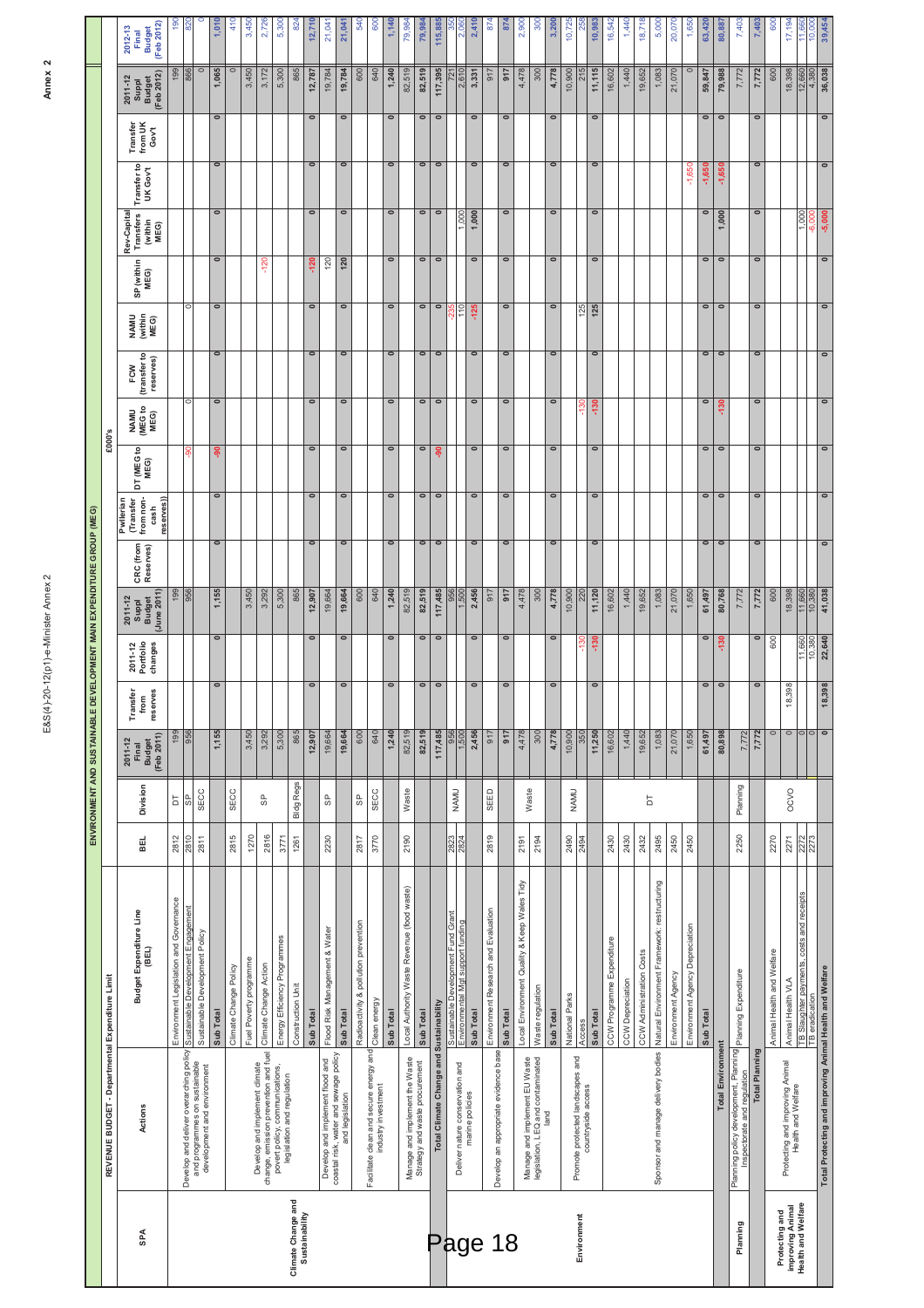| i<br>Ś<br>İ                                                                                            |
|--------------------------------------------------------------------------------------------------------|
| j<br>í                                                                                                 |
|                                                                                                        |
|                                                                                                        |
|                                                                                                        |
|                                                                                                        |
|                                                                                                        |
|                                                                                                        |
|                                                                                                        |
|                                                                                                        |
|                                                                                                        |
|                                                                                                        |
|                                                                                                        |
|                                                                                                        |
|                                                                                                        |
|                                                                                                        |
|                                                                                                        |
|                                                                                                        |
|                                                                                                        |
|                                                                                                        |
|                                                                                                        |
|                                                                                                        |
|                                                                                                        |
|                                                                                                        |
|                                                                                                        |
|                                                                                                        |
|                                                                                                        |
|                                                                                                        |
|                                                                                                        |
|                                                                                                        |
|                                                                                                        |
|                                                                                                        |
|                                                                                                        |
|                                                                                                        |
|                                                                                                        |
|                                                                                                        |
|                                                                                                        |
|                                                                                                        |
|                                                                                                        |
|                                                                                                        |
|                                                                                                        |
|                                                                                                        |
| $\frac{1}{2}$                                                                                          |
| í                                                                                                      |
|                                                                                                        |
| Ś<br>ì<br>ì                                                                                            |
| ֧֦֦֧֦֧֦֧֦֧֦֧֦֧ׅ֧֦֧ׅ֧֦֧֦֧֦֧֦֧֦֧ׅ֧֦֧֧֦֧֧ׅ֧֧ׅ֧֦֧ׅ֧֦֧֧֪֪֪֪֪֪֪֪֪֪֪֪֪֪֪֪֪֪֪֪֪֪֪֪֪֝֟֝֝֜֓֝֬֜֓֜֓֜֜֜֓֜֜֓֜֓֜<br>j |
| $\ddot{\phantom{a}}$                                                                                   |
|                                                                                                        |
| í<br>S<br>,                                                                                            |
| j                                                                                                      |
| nn 10<br>j<br>ì                                                                                        |
| Į                                                                                                      |
| E&S(4)-                                                                                                |
|                                                                                                        |
|                                                                                                        |

|                               | Developing an appropriate evidence                                                | Pwlperian Depreciation                                                | 2808 | SEED        |         |                          | $\infty$ | $\infty$ |              | 29 |              |                          |                   |              |                          |                   |           |                          | $\overline{37}$ |         |
|-------------------------------|-----------------------------------------------------------------------------------|-----------------------------------------------------------------------|------|-------------|---------|--------------------------|----------|----------|--------------|----|--------------|--------------------------|-------------------|--------------|--------------------------|-------------------|-----------|--------------------------|-----------------|---------|
|                               | base to support the work of the                                                   | Research and Evaluation                                               | 2818 | SEED        |         |                          | 344      | 344      |              |    |              |                          |                   |              |                          |                   |           |                          | 344             | 294     |
| <b>Evidence Base</b>          | Department                                                                        | Sub Total                                                             |      |             |         |                          | 352      | 352      |              | 29 | $\mathbf{C}$ | $\overline{a}$           |                   |              |                          | $\bullet$         |           | $\overline{\phantom{0}}$ | $\overline{38}$ | 302     |
|                               | Protecting plant health and developing Other Plant Health Services<br>GM policies |                                                                       | 2821 | <b>SEED</b> |         |                          | 52       | 52       |              |    |              |                          |                   |              |                          |                   |           |                          | 52              | ₿       |
|                               | <b>Total Evidence Base</b>                                                        |                                                                       |      |             |         | $\mathbf{\Omega}$        | 404      | 404      |              | 29 | 0            | $\overline{\phantom{0}}$ | $\mathbf{\Omega}$ |              |                          | $\mathbf{\Omega}$ | 0         | $\overline{\phantom{0}}$ | 433             | 354     |
| <b>Common Agriculture</b>     | Strategy through Forestry Commission                                              | Implementing the new Woodland Forestry Commission Revenue Expenditure | 2470 | Ops Team    |         |                          | 21,600   | 21,600   |              |    |              |                          |                   |              |                          |                   |           |                          | 21,600          | 21,200  |
| Policy and the<br>Countryside | Wales                                                                             | Forestry Commission Revenue Receipts                                  | 2470 |             |         |                          |          |          |              |    |              |                          | $-900$            |              |                          |                   |           |                          | $\frac{50}{3}$  |         |
|                               | Total Common Agricultural Policy and the Countryside                              |                                                                       |      |             |         | $\overline{\phantom{0}}$ | 21,600   | 21,600   | $\mathbf{C}$ | c  | o            | $\overline{\phantom{0}}$ | -900              | $\mathbf{C}$ |                          | $\circ$           | $\bullet$ | $\overline{\phantom{0}}$ | 20,700          | 21,200  |
|                               |                                                                                   |                                                                       |      |             |         |                          |          |          |              |    |              |                          |                   |              |                          |                   |           |                          |                 |         |
|                               | Total Revenue - Environment and Sustainable Development                           |                                                                       |      |             | 206,155 | 18,398                   | 44,514   | 269,067  | $\mathbf{C}$ | 29 | နှ           | $-130$                   | $-900$            |              | $\overline{\phantom{a}}$ | 4,000             | 1,650     | $\overline{\phantom{0}}$ | 262,326         | 265,183 |
|                               |                                                                                   |                                                                       |      |             |         |                          |          |          |              |    |              |                          |                   |              |                          |                   |           |                          |                 |         |
|                               | CAPITAL BUDGET - Departmental Expenditure Limit                                   |                                                                       |      |             |         |                          |          |          |              |    | £000's       |                          |                   |              |                          |                   |           |                          |                 |         |

| 73,811<br>Budget<br>(Jan 2012)<br>Jan 2012)<br>23,<br>$\bullet$<br>$\bullet$<br>$\bullet$<br>$\circ$<br>$\circ$<br>$\bullet$<br>$\bullet$<br>3,000<br>3,000<br>$\bullet$<br>3,000<br>3,000<br>Transfer<br><b>Transfer</b><br>from UK<br>from UK<br>Gov't<br>Gov't<br>$\bullet$<br>$\overline{\phantom{a}}$<br>$\overline{\phantom{0}}$<br>$\bullet$<br>$\overline{\phantom{0}}$<br>$\bullet$<br>$\overline{\phantom{0}}$<br>$\bullet$<br>$\overline{\phantom{0}}$<br>$\overline{\phantom{0}}$<br>Transfer to<br>$\bullet$<br>Transfer to<br>UK Gov't<br>UK Gov't<br>Rev-Capital<br>$\bullet$<br>$\bullet$<br>$\overline{\phantom{0}}$<br>Rev-Capital<br>$\circ$<br>$\circ$<br>$\bullet$<br>4,000<br><b>Transfers</b><br>2,000<br>2,000<br>2,000<br>300<br>1,700<br>2,000<br>2,000<br><b>Transfers</b><br>$\bullet$<br>$\bullet$<br>$\overline{\phantom{0}}$<br>$\circ$<br>$\circ$<br>$\bullet$<br>$\circ$<br>$\circ$<br>$\bullet$<br>$\circ$<br>$\bullet$<br>မ္ပ<br>င္ဟ<br>$\overline{\phantom{0}}$<br>$\bullet$<br>$\overline{\phantom{0}}$<br>$\bullet$<br>$\bullet$<br>$\bullet$<br>$\bullet$<br>$\bullet$<br>$\bullet$<br>$\overline{\phantom{0}}$<br>۰<br>NAMU<br>NAMU<br>$\bullet$<br>$\bullet$<br>$\bullet$<br>$\overline{\bullet}$<br>$\overline{\phantom{0}}$<br>$\bullet$<br>$\overline{\phantom{0}}$<br>$\overline{\phantom{0}}$<br>$\overline{\phantom{0}}$<br>$\overline{\phantom{0}}$<br>$\bullet$<br>FCW<br>FCW<br>$\bullet$<br>$\circ$<br>$\bullet$<br>$\bullet$<br>$\circ$<br>$\bullet$<br>$\bullet$<br>$\circ$<br>$\bullet$<br>$\bullet$<br>$\bullet$<br><b>NAMU</b><br><b>NAMU</b><br>£000's<br>$\bullet$<br>$\bullet$<br>$\overline{\phantom{0}}$<br>$\overline{\bullet}$<br>$\overline{\phantom{0}}$<br>$\bullet$<br>$\overline{\bullet}$<br>$\bullet$<br>$\overline{\phantom{0}}$<br>$\overline{\phantom{0}}$<br>$\bullet$<br>5<br>5<br>$\overline{\bullet}$<br>$\overline{\phantom{0}}$<br>$\overline{\phantom{0}}$<br>$\overline{\phantom{0}}$<br>$\overline{\phantom{0}}$<br>$\overline{\phantom{a}}$<br>$\overline{\phantom{0}}$<br>$\overline{\phantom{a}}$<br>$\overline{\phantom{0}}$<br>$\bullet$<br>$\bullet$<br>Pwllerian<br>Pwllerian<br>ENVIRONMENT AND SUSTAINABLE DEVELOPMENT MAN EXPENDITURE GROUP SUMMARY<br>$\overline{\phantom{0}}$<br>$\bullet$<br>$\bullet$<br>$\overline{\phantom{a}}$<br>2,000<br>$\bullet$<br>2,000<br>2,169<br>2,000<br>6,169<br>$\bullet$<br>6,169<br>2,169<br>2,000<br>CRC<br>CRC<br>56,209<br>13,500<br>18,577<br>1,300<br>18,300<br>5,832<br>5,832<br>3,600<br>1,000<br>1,000<br>4,600<br>38<br>38<br>$-205$<br>60,642<br>June 2011<br>13,500<br>17,000<br>350<br>3,250<br>$-205$<br>18,57<br><b>Budget</b><br>2011-12<br>Suppl<br>Budget<br>2011-12<br><b>Suppl</b><br>$\bullet$<br>$\circ$<br>38<br>38<br>$-205$<br>$\overline{\phantom{a}}$<br>$\overline{\phantom{0}}$<br>$\bullet$<br>$\overline{\phantom{0}}$<br>$\bullet$<br>$\overline{\bullet}$<br>$\bullet$<br>$\bullet$<br>$\overline{\phantom{0}}$<br>$\bullet$<br>0<br>reserves<br>reserves<br>Transfer<br>Transfer<br>from<br>from<br>$\circ$<br>$\bullet$<br>$\circ$<br>60,809<br>56,209<br>1,000<br>4,600<br>13,500<br>13,500<br>1,300<br>18,300<br>5,832<br>5,832<br>350<br>3,250<br>3,600<br>1,000<br>$\bullet$<br>18,577<br>17,000<br>(Feb 2011)<br>18,57<br><b>Budget</b><br>2011-12<br>$2011 - 12$<br><b>Budget</b><br>Final<br>Final<br>SEED/FDD<br>Ops Team<br>Waste<br><b>NAMU</b><br>မြှ<br>99<br>5<br>5<br>1270<br>2814<br>2470<br>2190<br>2782<br>2230<br>2234<br>2490<br>2494<br>2430<br>2450<br>Local Government Flood & Coast Capital<br>Local Authority General Capital Support<br>Environment Management Capital<br>Flood Risk Management & Water<br>Regional Access Capital Fund<br>Implementing the new Woodland<br>Strategy through Forestry Commission  Forestry Commission Capital<br>Fuel Poverty programme<br>Total Capital - Environment and Sustainable Development<br>Total Common Agricultural Policy and the Countryside<br>CAPITAL BUDGET - Departmental Expenditure Limit<br>National Parks<br>Total Climate Change and Sustainability<br>Sub Total<br>Sub Total<br>Sub Total<br>Sub Total<br>Sub Total<br>Sub Total<br>Access<br>CCW<br>Sponsor and manage delivery bodies EA<br><b>Total Evidence Base</b><br><b>Total Environment</b><br>Develop and deliver overarching policy<br>change, emission prevention and fuel<br>coastal risk, water and sewage policy<br>Developing an appropriate evidence<br>Manage and implement the Waste<br>Strategy and waste procurement<br>Promote protected landscapes and<br>Develop and implement flood and<br>and programmes on sustainable<br>base to support the work of the<br>Develop and implement climate<br>development and environment<br>povert policy, communications.<br>countryside access<br>and legislation<br>Department<br>Actions<br>Wales<br>Sustainability<br>Environment |  | [Feb 2012]<br>$2012 - 13$<br><b>Budget</b><br>Final | 12,500 | 12,50  | 18,57<br>52 | 18,57  | 14,69              | 1,200<br>1,300 | 5,899  | 10,220<br>7,832 | 10,22<br>7,832 | 57,196 | 350<br>350 | 3,250<br>3,250 | 3,600<br>3,600 | 1,000<br>1,300 | 1,700 | 1,000<br>3,000 | 4,600<br>6,600 | 38<br>38      | 38<br>38 | $-205$<br>$-205$                                           | $-205$<br>$-205$ | 61,629 | Feb 2012)<br>2012-13<br><b>Budget</b><br>Final |  |
|--------------------------------------------------------------------------------------------------------------------------------------------------------------------------------------------------------------------------------------------------------------------------------------------------------------------------------------------------------------------------------------------------------------------------------------------------------------------------------------------------------------------------------------------------------------------------------------------------------------------------------------------------------------------------------------------------------------------------------------------------------------------------------------------------------------------------------------------------------------------------------------------------------------------------------------------------------------------------------------------------------------------------------------------------------------------------------------------------------------------------------------------------------------------------------------------------------------------------------------------------------------------------------------------------------------------------------------------------------------------------------------------------------------------------------------------------------------------------------------------------------------------------------------------------------------------------------------------------------------------------------------------------------------------------------------------------------------------------------------------------------------------------------------------------------------------------------------------------------------------------------------------------------------------------------------------------------------------------------------------------------------------------------------------------------------------------------------------------------------------------------------------------------------------------------------------------------------------------------------------------------------------------------------------------------------------------------------------------------------------------------------------------------------------------------------------------------------------------------------------------------------------------------------------------------------------------------------------------------------------------------------------------------------------------------------------------------------------------------------------------------------------------------------------------------------------------------------------------------------------------------------------------------------------------------------------------------------------------------------------------------------------------------------------------------------------------------------------------------------------------------------------------------------------------------------------------------------------------------------------------------------------------------------------------------------------------------------------------------------------------------------------------------------------------------------------------------------------------------------------------------------------------------------------------------------------------------------------------------------------------------------------------------------------------------------------------------------------------------------------------------------------------------------------------------------------------------------------------------------------------------------------------------------------------------------------------------------------------------------------------------------------------------------------------------------------------------------------------------------------------------------------------------------------------------------------------------------------------------------------------------------------------------------------------------------------------------------------------------------------------------------------------------------------------------------------------------------------------------------------------------------------------------------------------------------------------------------------------------------------------------------------------------------------------------------------------------------------------------------------------------------------------------------------------------------------------------------------------------------------------------------------------------|--|-----------------------------------------------------|--------|--------|-------------|--------|--------------------|----------------|--------|-----------------|----------------|--------|------------|----------------|----------------|----------------|-------|----------------|----------------|---------------|----------|------------------------------------------------------------|------------------|--------|------------------------------------------------|--|
| une 2011<br>(Feb 2011)                                                                                                                                                                                                                                                                                                                                                                                                                                                                                                                                                                                                                                                                                                                                                                                                                                                                                                                                                                                                                                                                                                                                                                                                                                                                                                                                                                                                                                                                                                                                                                                                                                                                                                                                                                                                                                                                                                                                                                                                                                                                                                                                                                                                                                                                                                                                                                                                                                                                                                                                                                                                                                                                                                                                                                                                                                                                                                                                                                                                                                                                                                                                                                                                                                                                                                                                                                                                                                                                                                                                                                                                                                                                                                                                                                                                                                                                                                                                                                                                                                                                                                                                                                                                                                                                                                                                                                                                                                                                                                                                                                                                                                                                                                                                                                                                                                                                                 |  | 2011-12<br>Suppl                                    | 13,500 | 13,500 |             | 23,577 | 21,169             |                | 22,469 |                 |                | 67,378 |            |                |                |                |       |                |                |               |          |                                                            |                  |        | 2011-12<br>Suppl<br>Budget                     |  |
|                                                                                                                                                                                                                                                                                                                                                                                                                                                                                                                                                                                                                                                                                                                                                                                                                                                                                                                                                                                                                                                                                                                                                                                                                                                                                                                                                                                                                                                                                                                                                                                                                                                                                                                                                                                                                                                                                                                                                                                                                                                                                                                                                                                                                                                                                                                                                                                                                                                                                                                                                                                                                                                                                                                                                                                                                                                                                                                                                                                                                                                                                                                                                                                                                                                                                                                                                                                                                                                                                                                                                                                                                                                                                                                                                                                                                                                                                                                                                                                                                                                                                                                                                                                                                                                                                                                                                                                                                                                                                                                                                                                                                                                                                                                                                                                                                                                                                                        |  |                                                     |        |        |             |        |                    |                |        |                 |                |        |            |                |                |                |       |                |                |               |          |                                                            |                  |        |                                                |  |
|                                                                                                                                                                                                                                                                                                                                                                                                                                                                                                                                                                                                                                                                                                                                                                                                                                                                                                                                                                                                                                                                                                                                                                                                                                                                                                                                                                                                                                                                                                                                                                                                                                                                                                                                                                                                                                                                                                                                                                                                                                                                                                                                                                                                                                                                                                                                                                                                                                                                                                                                                                                                                                                                                                                                                                                                                                                                                                                                                                                                                                                                                                                                                                                                                                                                                                                                                                                                                                                                                                                                                                                                                                                                                                                                                                                                                                                                                                                                                                                                                                                                                                                                                                                                                                                                                                                                                                                                                                                                                                                                                                                                                                                                                                                                                                                                                                                                                                        |  |                                                     |        |        |             |        |                    |                |        |                 |                |        |            |                |                |                |       |                |                |               |          |                                                            |                  |        |                                                |  |
|                                                                                                                                                                                                                                                                                                                                                                                                                                                                                                                                                                                                                                                                                                                                                                                                                                                                                                                                                                                                                                                                                                                                                                                                                                                                                                                                                                                                                                                                                                                                                                                                                                                                                                                                                                                                                                                                                                                                                                                                                                                                                                                                                                                                                                                                                                                                                                                                                                                                                                                                                                                                                                                                                                                                                                                                                                                                                                                                                                                                                                                                                                                                                                                                                                                                                                                                                                                                                                                                                                                                                                                                                                                                                                                                                                                                                                                                                                                                                                                                                                                                                                                                                                                                                                                                                                                                                                                                                                                                                                                                                                                                                                                                                                                                                                                                                                                                                                        |  |                                                     |        |        |             |        |                    |                |        |                 |                |        |            |                |                |                |       |                |                |               |          |                                                            |                  |        |                                                |  |
|                                                                                                                                                                                                                                                                                                                                                                                                                                                                                                                                                                                                                                                                                                                                                                                                                                                                                                                                                                                                                                                                                                                                                                                                                                                                                                                                                                                                                                                                                                                                                                                                                                                                                                                                                                                                                                                                                                                                                                                                                                                                                                                                                                                                                                                                                                                                                                                                                                                                                                                                                                                                                                                                                                                                                                                                                                                                                                                                                                                                                                                                                                                                                                                                                                                                                                                                                                                                                                                                                                                                                                                                                                                                                                                                                                                                                                                                                                                                                                                                                                                                                                                                                                                                                                                                                                                                                                                                                                                                                                                                                                                                                                                                                                                                                                                                                                                                                                        |  |                                                     |        |        |             |        |                    |                |        |                 |                |        |            |                |                |                |       |                |                |               |          |                                                            |                  |        |                                                |  |
|                                                                                                                                                                                                                                                                                                                                                                                                                                                                                                                                                                                                                                                                                                                                                                                                                                                                                                                                                                                                                                                                                                                                                                                                                                                                                                                                                                                                                                                                                                                                                                                                                                                                                                                                                                                                                                                                                                                                                                                                                                                                                                                                                                                                                                                                                                                                                                                                                                                                                                                                                                                                                                                                                                                                                                                                                                                                                                                                                                                                                                                                                                                                                                                                                                                                                                                                                                                                                                                                                                                                                                                                                                                                                                                                                                                                                                                                                                                                                                                                                                                                                                                                                                                                                                                                                                                                                                                                                                                                                                                                                                                                                                                                                                                                                                                                                                                                                                        |  |                                                     |        |        |             |        |                    |                |        |                 |                |        |            |                |                |                |       |                |                |               |          |                                                            |                  |        |                                                |  |
|                                                                                                                                                                                                                                                                                                                                                                                                                                                                                                                                                                                                                                                                                                                                                                                                                                                                                                                                                                                                                                                                                                                                                                                                                                                                                                                                                                                                                                                                                                                                                                                                                                                                                                                                                                                                                                                                                                                                                                                                                                                                                                                                                                                                                                                                                                                                                                                                                                                                                                                                                                                                                                                                                                                                                                                                                                                                                                                                                                                                                                                                                                                                                                                                                                                                                                                                                                                                                                                                                                                                                                                                                                                                                                                                                                                                                                                                                                                                                                                                                                                                                                                                                                                                                                                                                                                                                                                                                                                                                                                                                                                                                                                                                                                                                                                                                                                                                                        |  |                                                     |        |        |             |        |                    |                |        |                 |                |        |            |                |                |                |       |                |                |               |          |                                                            |                  |        |                                                |  |
|                                                                                                                                                                                                                                                                                                                                                                                                                                                                                                                                                                                                                                                                                                                                                                                                                                                                                                                                                                                                                                                                                                                                                                                                                                                                                                                                                                                                                                                                                                                                                                                                                                                                                                                                                                                                                                                                                                                                                                                                                                                                                                                                                                                                                                                                                                                                                                                                                                                                                                                                                                                                                                                                                                                                                                                                                                                                                                                                                                                                                                                                                                                                                                                                                                                                                                                                                                                                                                                                                                                                                                                                                                                                                                                                                                                                                                                                                                                                                                                                                                                                                                                                                                                                                                                                                                                                                                                                                                                                                                                                                                                                                                                                                                                                                                                                                                                                                                        |  |                                                     |        |        |             |        |                    |                |        |                 |                |        |            |                |                |                |       |                |                |               |          |                                                            |                  |        |                                                |  |
|                                                                                                                                                                                                                                                                                                                                                                                                                                                                                                                                                                                                                                                                                                                                                                                                                                                                                                                                                                                                                                                                                                                                                                                                                                                                                                                                                                                                                                                                                                                                                                                                                                                                                                                                                                                                                                                                                                                                                                                                                                                                                                                                                                                                                                                                                                                                                                                                                                                                                                                                                                                                                                                                                                                                                                                                                                                                                                                                                                                                                                                                                                                                                                                                                                                                                                                                                                                                                                                                                                                                                                                                                                                                                                                                                                                                                                                                                                                                                                                                                                                                                                                                                                                                                                                                                                                                                                                                                                                                                                                                                                                                                                                                                                                                                                                                                                                                                                        |  |                                                     |        |        |             |        |                    |                |        |                 |                |        |            |                |                |                |       |                |                |               |          |                                                            |                  |        |                                                |  |
|                                                                                                                                                                                                                                                                                                                                                                                                                                                                                                                                                                                                                                                                                                                                                                                                                                                                                                                                                                                                                                                                                                                                                                                                                                                                                                                                                                                                                                                                                                                                                                                                                                                                                                                                                                                                                                                                                                                                                                                                                                                                                                                                                                                                                                                                                                                                                                                                                                                                                                                                                                                                                                                                                                                                                                                                                                                                                                                                                                                                                                                                                                                                                                                                                                                                                                                                                                                                                                                                                                                                                                                                                                                                                                                                                                                                                                                                                                                                                                                                                                                                                                                                                                                                                                                                                                                                                                                                                                                                                                                                                                                                                                                                                                                                                                                                                                                                                                        |  |                                                     |        |        |             |        |                    |                |        |                 |                |        |            |                |                |                |       |                |                |               |          |                                                            |                  |        |                                                |  |
|                                                                                                                                                                                                                                                                                                                                                                                                                                                                                                                                                                                                                                                                                                                                                                                                                                                                                                                                                                                                                                                                                                                                                                                                                                                                                                                                                                                                                                                                                                                                                                                                                                                                                                                                                                                                                                                                                                                                                                                                                                                                                                                                                                                                                                                                                                                                                                                                                                                                                                                                                                                                                                                                                                                                                                                                                                                                                                                                                                                                                                                                                                                                                                                                                                                                                                                                                                                                                                                                                                                                                                                                                                                                                                                                                                                                                                                                                                                                                                                                                                                                                                                                                                                                                                                                                                                                                                                                                                                                                                                                                                                                                                                                                                                                                                                                                                                                                                        |  |                                                     |        |        |             |        |                    |                |        |                 |                |        |            |                |                |                |       |                |                |               |          |                                                            |                  |        |                                                |  |
|                                                                                                                                                                                                                                                                                                                                                                                                                                                                                                                                                                                                                                                                                                                                                                                                                                                                                                                                                                                                                                                                                                                                                                                                                                                                                                                                                                                                                                                                                                                                                                                                                                                                                                                                                                                                                                                                                                                                                                                                                                                                                                                                                                                                                                                                                                                                                                                                                                                                                                                                                                                                                                                                                                                                                                                                                                                                                                                                                                                                                                                                                                                                                                                                                                                                                                                                                                                                                                                                                                                                                                                                                                                                                                                                                                                                                                                                                                                                                                                                                                                                                                                                                                                                                                                                                                                                                                                                                                                                                                                                                                                                                                                                                                                                                                                                                                                                                                        |  |                                                     |        |        |             |        |                    |                |        |                 |                |        |            |                |                |                |       |                |                |               |          |                                                            |                  |        |                                                |  |
|                                                                                                                                                                                                                                                                                                                                                                                                                                                                                                                                                                                                                                                                                                                                                                                                                                                                                                                                                                                                                                                                                                                                                                                                                                                                                                                                                                                                                                                                                                                                                                                                                                                                                                                                                                                                                                                                                                                                                                                                                                                                                                                                                                                                                                                                                                                                                                                                                                                                                                                                                                                                                                                                                                                                                                                                                                                                                                                                                                                                                                                                                                                                                                                                                                                                                                                                                                                                                                                                                                                                                                                                                                                                                                                                                                                                                                                                                                                                                                                                                                                                                                                                                                                                                                                                                                                                                                                                                                                                                                                                                                                                                                                                                                                                                                                                                                                                                                        |  |                                                     |        |        |             |        |                    |                |        |                 |                |        |            |                |                |                |       |                |                |               |          |                                                            |                  |        |                                                |  |
|                                                                                                                                                                                                                                                                                                                                                                                                                                                                                                                                                                                                                                                                                                                                                                                                                                                                                                                                                                                                                                                                                                                                                                                                                                                                                                                                                                                                                                                                                                                                                                                                                                                                                                                                                                                                                                                                                                                                                                                                                                                                                                                                                                                                                                                                                                                                                                                                                                                                                                                                                                                                                                                                                                                                                                                                                                                                                                                                                                                                                                                                                                                                                                                                                                                                                                                                                                                                                                                                                                                                                                                                                                                                                                                                                                                                                                                                                                                                                                                                                                                                                                                                                                                                                                                                                                                                                                                                                                                                                                                                                                                                                                                                                                                                                                                                                                                                                                        |  |                                                     |        |        |             |        |                    |                |        |                 |                |        |            |                |                |                |       |                |                |               |          |                                                            |                  |        |                                                |  |
|                                                                                                                                                                                                                                                                                                                                                                                                                                                                                                                                                                                                                                                                                                                                                                                                                                                                                                                                                                                                                                                                                                                                                                                                                                                                                                                                                                                                                                                                                                                                                                                                                                                                                                                                                                                                                                                                                                                                                                                                                                                                                                                                                                                                                                                                                                                                                                                                                                                                                                                                                                                                                                                                                                                                                                                                                                                                                                                                                                                                                                                                                                                                                                                                                                                                                                                                                                                                                                                                                                                                                                                                                                                                                                                                                                                                                                                                                                                                                                                                                                                                                                                                                                                                                                                                                                                                                                                                                                                                                                                                                                                                                                                                                                                                                                                                                                                                                                        |  |                                                     |        |        |             |        |                    |                |        |                 |                |        |            |                |                |                |       |                |                |               |          |                                                            |                  |        |                                                |  |
|                                                                                                                                                                                                                                                                                                                                                                                                                                                                                                                                                                                                                                                                                                                                                                                                                                                                                                                                                                                                                                                                                                                                                                                                                                                                                                                                                                                                                                                                                                                                                                                                                                                                                                                                                                                                                                                                                                                                                                                                                                                                                                                                                                                                                                                                                                                                                                                                                                                                                                                                                                                                                                                                                                                                                                                                                                                                                                                                                                                                                                                                                                                                                                                                                                                                                                                                                                                                                                                                                                                                                                                                                                                                                                                                                                                                                                                                                                                                                                                                                                                                                                                                                                                                                                                                                                                                                                                                                                                                                                                                                                                                                                                                                                                                                                                                                                                                                                        |  |                                                     |        |        |             |        |                    |                |        |                 |                |        |            |                |                |                |       |                |                |               |          |                                                            |                  |        |                                                |  |
|                                                                                                                                                                                                                                                                                                                                                                                                                                                                                                                                                                                                                                                                                                                                                                                                                                                                                                                                                                                                                                                                                                                                                                                                                                                                                                                                                                                                                                                                                                                                                                                                                                                                                                                                                                                                                                                                                                                                                                                                                                                                                                                                                                                                                                                                                                                                                                                                                                                                                                                                                                                                                                                                                                                                                                                                                                                                                                                                                                                                                                                                                                                                                                                                                                                                                                                                                                                                                                                                                                                                                                                                                                                                                                                                                                                                                                                                                                                                                                                                                                                                                                                                                                                                                                                                                                                                                                                                                                                                                                                                                                                                                                                                                                                                                                                                                                                                                                        |  |                                                     |        |        |             |        |                    |                |        |                 |                |        |            |                |                |                |       |                |                |               |          |                                                            |                  |        |                                                |  |
|                                                                                                                                                                                                                                                                                                                                                                                                                                                                                                                                                                                                                                                                                                                                                                                                                                                                                                                                                                                                                                                                                                                                                                                                                                                                                                                                                                                                                                                                                                                                                                                                                                                                                                                                                                                                                                                                                                                                                                                                                                                                                                                                                                                                                                                                                                                                                                                                                                                                                                                                                                                                                                                                                                                                                                                                                                                                                                                                                                                                                                                                                                                                                                                                                                                                                                                                                                                                                                                                                                                                                                                                                                                                                                                                                                                                                                                                                                                                                                                                                                                                                                                                                                                                                                                                                                                                                                                                                                                                                                                                                                                                                                                                                                                                                                                                                                                                                                        |  |                                                     |        |        |             |        |                    |                |        |                 |                |        |            |                |                |                |       |                |                |               |          |                                                            |                  |        |                                                |  |
|                                                                                                                                                                                                                                                                                                                                                                                                                                                                                                                                                                                                                                                                                                                                                                                                                                                                                                                                                                                                                                                                                                                                                                                                                                                                                                                                                                                                                                                                                                                                                                                                                                                                                                                                                                                                                                                                                                                                                                                                                                                                                                                                                                                                                                                                                                                                                                                                                                                                                                                                                                                                                                                                                                                                                                                                                                                                                                                                                                                                                                                                                                                                                                                                                                                                                                                                                                                                                                                                                                                                                                                                                                                                                                                                                                                                                                                                                                                                                                                                                                                                                                                                                                                                                                                                                                                                                                                                                                                                                                                                                                                                                                                                                                                                                                                                                                                                                                        |  |                                                     |        |        |             |        | Climate Change and |                |        |                 |                |        |            |                |                |                |       |                |                | Evidence Base |          | <b>Common Agriculture</b><br>Policy and the<br>Countryside |                  |        |                                                |  |

# Annex<sub>2</sub>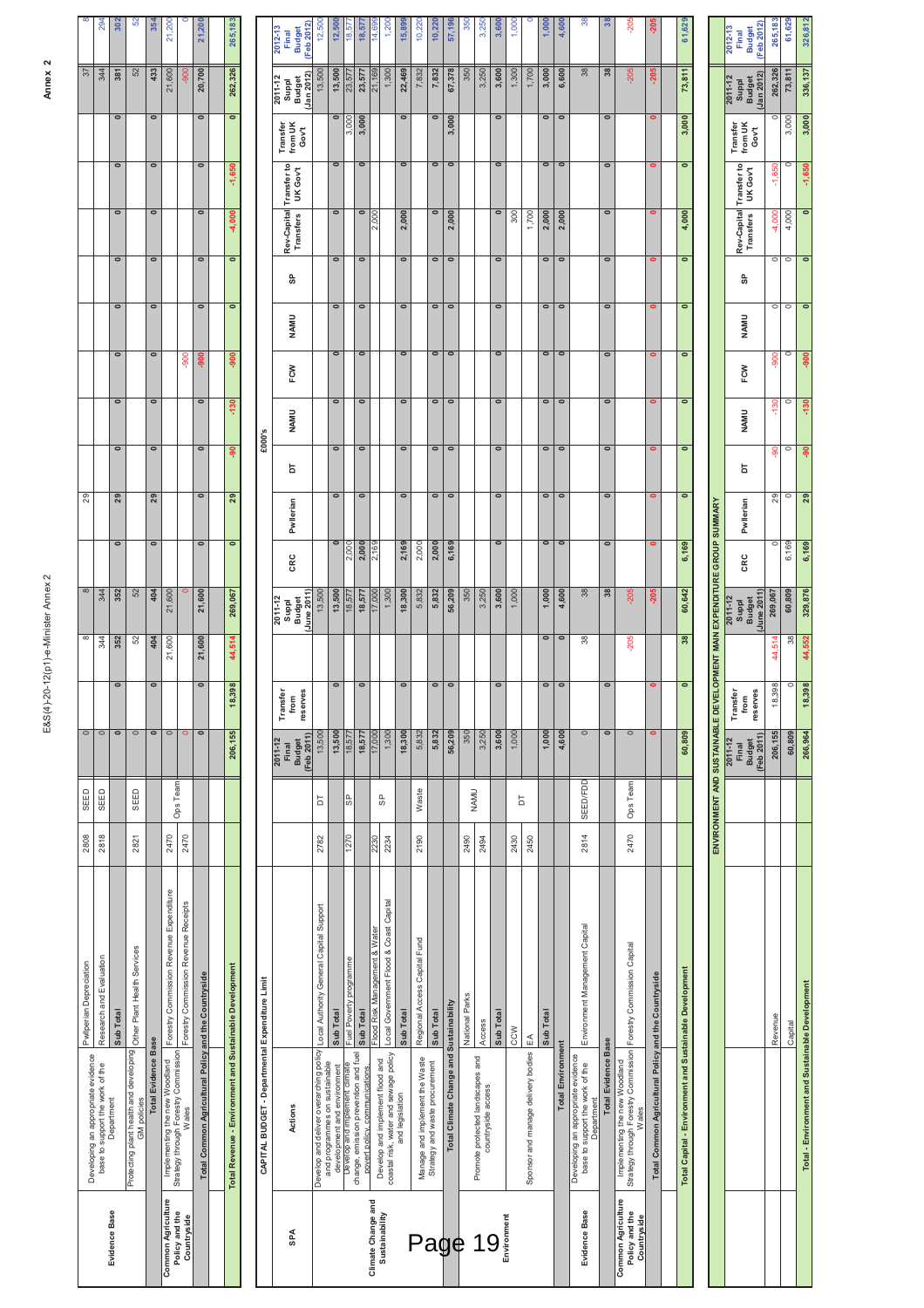## Environment & Sustainable Development

#### 2011-12 Budget Changes - Final through to Second **Supplementary**

#### **First Supplementary Budget changes (June 2011):**

| <b>Reason</b>                                                                                                                                                                            | Revenue/<br><b>Capital</b> | <b>Amount</b><br>£m |
|------------------------------------------------------------------------------------------------------------------------------------------------------------------------------------------|----------------------------|---------------------|
| Transfer in from Defra responsibility for AHVLA<br>in Wales                                                                                                                              | Revenue                    | 18.398              |
| Transfer out to Local Government &<br>Communities (LG&C) responsibility for<br>SUSTRANS, the promotion and development of<br>cycling as part of the change in Ministerial<br>portfolios. | Revenue                    | $-0.130$            |

#### **Second Supplementary Budget changes (Feb 2012):**

| <b>Reason</b>                                                                                                                                                                            | Revenue/<br>Capital | <b>Amount</b><br>£m        |
|------------------------------------------------------------------------------------------------------------------------------------------------------------------------------------------|---------------------|----------------------------|
| Transfer from non-cash reserves to increase<br>the depreciation budget for Pwllpeiran                                                                                                    | Revenue             | 0.029                      |
| Transfer out to Central Services Meg as<br>responsibility for Fair Trade lies with the First<br>Minister, following the change in Ministerial<br>portfolios.                             | Revenue             | $-0.090$                   |
| Transfer out to Local Government &<br>Communities (LG&C) responsibility for<br>SUSTRANS, the promotion and development of<br>cycling as part of the change in Ministerial<br>portfolios. | Revenue             | $-0.130$                   |
| <b>Transfer to Central Reserves the Windfarm</b><br>Income received from the Forestry Commission<br>Wales                                                                                | Revenue             | $-0.900$                   |
| Realignment of NAMU budgets, all within the<br>Environment SPA, Nil affect to ESD budgets.                                                                                               | Revenue             | $-0.235$<br>0.110<br>0.125 |
| Realignment of Sustainable Places budgets to<br>provide a budget specifically for Water Policy.<br>Nil affect to ESD budgets.                                                            | Revenue             | $-0.120$<br>0.120          |